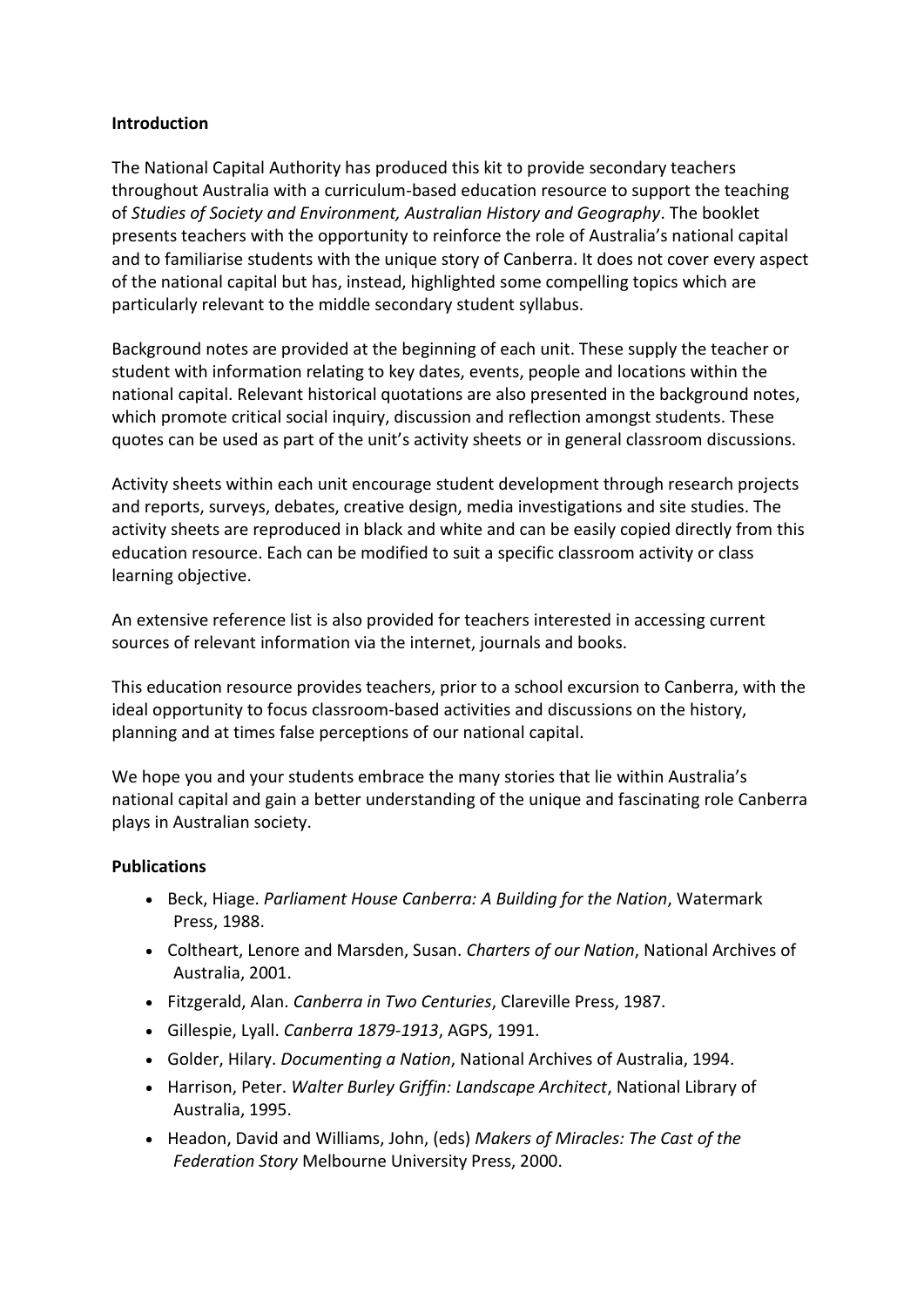- Hirst, John. *The Sentimental Nation: The Making of the Australian Commonwealth*, Oxford University Press, 2000.
- Hutchison, Mary. *Developing Images: Mildenhall's Photographs of Early Canberra*, National Archives of Australia, 2000.
- Lahey, John. *Faces of Federation: An Illustrated History*, Royal Historical Society of Victoria, 2000.
- Machen, Mary. *Pictorial History of Canberra*, Kingsclear Books, 2000.
- Matthews, Brian. *Federation*, Text Publishing, 1999.
- Metcalf, Andrew. *Canberra Architecture*, The Watermark Press, 2003.
- Overall, John. *Canberra: Yesterday, Today & Tomorrow*, Federal Capital Press, 1995.
- Pegrum, Roger. *The Bush Capital: How Australia Chose Canberra as its Federal City*, Hale & Iremonger, 1983.
- Reid, Paul. *Canberra following Griffin: A Design History of Australia's National Capital*,

National Archives of Australia, 2002.

- Reps, John W. *Canberra 1912: Plans and Planners of the Australian Capital Competition*, Melbourne University Press, 1997.
- Taylor, John. Ed. Lengelle, Jean G. and Andrew, Caroline (eds). *Capital Cities Les Capitales*, Carleton Univsity Press, 1993.
- Vernon, Christopher. *A Vision Splendid: How the Griffins Imagined Australia's Capital*, National Archives of Australia, 2002.
- Watson, Anne. (ed) *Beyond Architecture: Marion Mahony and Walter Burley Griffin*, Powerhouse Publishing, 1988.

## **National Capital Authority Publications**

- National Capital Authority. *Parliamentary Zone Review - Outcomes*, Australian Government, 2000.
- National Capital Authority. *Guidelines for Commemorative Works in the National Capital*, Australian Government, 2002.
- Headon, David. *The Symbolic Role of the National Capital*, Australian Government, 2003.
- National Capital Authority. *The Griffin Legacy: Canberra the Nation's Capital in the 21 st Century*, Australian Government, 2004.
- National Capital Planning Authority. *Looking to the Future: Australia's National Capital,*
- *Central National Area Design Study 1994*, Australian Government, 1994.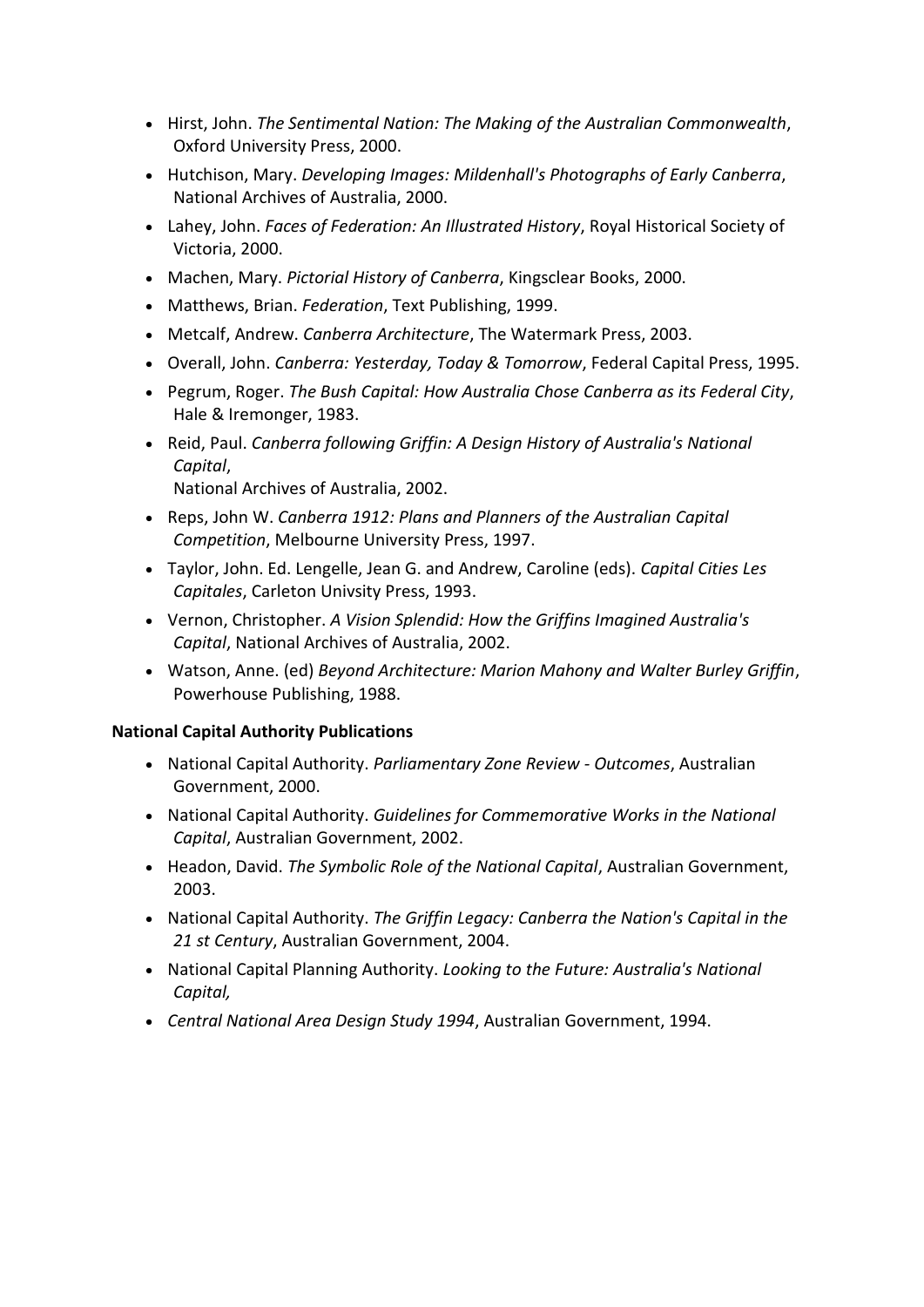# **Unit 1 Federation and the Formation of the National Capital**

## **FEDERATION Background Notes**

Before Federation, Australia was a continent with six colonies (the Northern Territory and the Australian Capital Territory were created after Federation). Federation was discussed as early as 1847, by the Secretary of State for the Colonies, Earl Grey, but it was not until the 1890s that the movement gained any serious momentum.

On 24 October 1889, Henry Parkes, one of Federation's strongest supporters, delivered a speech at Tenterfield, in New South Wales, where he declared that it was time for positive action towards the creation of a nation. He called for:

# …*a convention of leading men from all the colonies, delegates appointed by the authority of Parliament, who would fully represent the opinions of different Parliaments of the colonies*.

Parkes' sentiments were supported at the Australasian Federation Conference, held in Melbourne in February 1890, and then, more significantly, at the National Australasian Convention in Sydney just over a year later. Parkes presided over this Convention, where debate centred around his resolutions and the first principles of an Australian Constitution. At the Convention banquet, Parkes famously proposed a toast to:

## …*One People, One Destiny*…

The idea of Federation was further boosted at several conferences during the 1890s: Corowa in 1893; Bathurst in 1896; and in Adelaide, Sydney and Melbourne, in 1897-1898, at the Australasian Federal Convention. After much debate and discussion, this Convention adopted an amended Commonwealth Bill, which was soon put to the people of the colonies through a referendum.

Victoria, Tasmania and New South Wales voted in the referendum on 3 June 1898, while South Australia voted the following day on 4 June 1898. Queensland and Western Australia did not participate in the referendum as they were not happy with certain parts of the Commonwealth Bill. All the participating colonies voted 'yes' to Federation but New South Wales imposed a condition on itself that at least 80,000 affirmative votes must be obtained and it did not reach this mark. This failure to achieve the necessary minimum vote in the most influential colony gave New South Wales Premier, George Reid, the opportunity to seek compromise from the other premiers. Thus, a 'secret premiers' conference' was held in Melbourne in January 1899, and certain requests were put forward by Reid.

One of Reid's prime concerns was to have the federal capital located in New South Wales. He gained this concession, but at a price. The Seat of Government of the Commonwealth was to be located at a point no less than 100 miles (160km) from Sydney. The exclusion zone around Sydney was based on how far a horse could be ridden in two days, thus ensuring parliamentary decisions could not be easily influenced by the people in Sydney.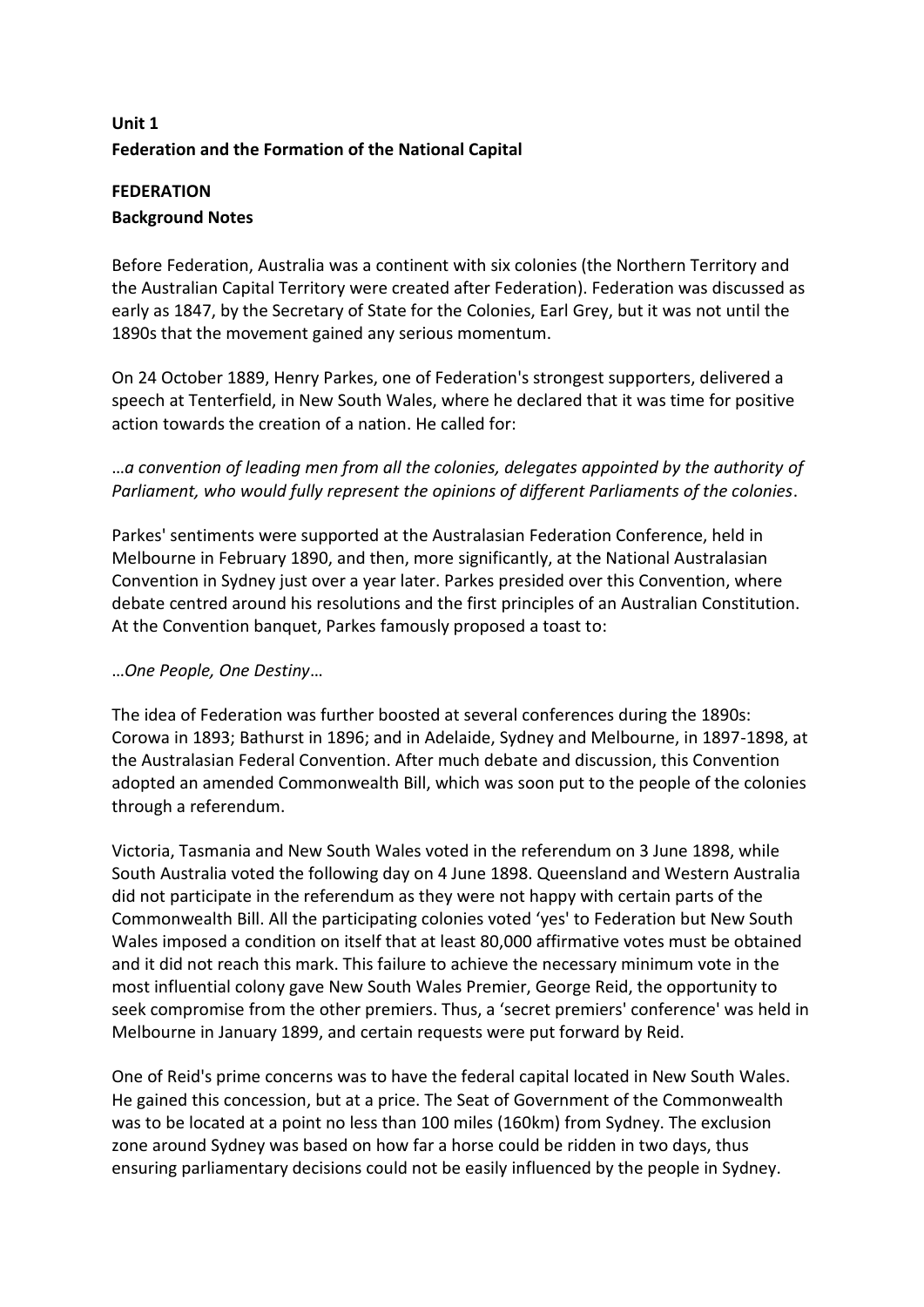The second referendum, in 1899, succeeded in gaining the necessary majority for Federation, even though Western Australia did not vote on the second round until 1900.

The final step necessary to achieve Federation was to present the Australian Constitution Bill to Parliament in London. The Bill was well received and Queen Victoria signed the Royal Commission of Assent on 9 July 1900. The Commonwealth of Australia had become a reality. Today, the Royal Assent is stored in the National Archives of Australia. A facsimile is on display in Parliament House, Canberra.

# **HISTORICAL AND GEOGRAPHICAL LOCATION OF THE NATIONAL CAPITAL Background Notes**

Soon after the second referendum in 1900, action was taken to select the site for the federal capital. President of the New South Wales Land Court, Alexander Oliver, was appointed to take charge of the process and advertisements in metropolitan and provincial newspapers were placed inviting suggestions for a suitable site. The response was overwhelming.

A popular misconception emerged during the search for a site. Many Australians of the time believed that a cool climate enabled people of Anglo Saxon descent to 'think' more clearly! During a parliamentary session, where members debated the location of the National Capital, King O'Malley, American-born Labor Member of the Federal Parliament and later Minister for Home Affairs, proclaimed:

…*The history of the world shows that cold climates have produced the greatest geniuses… Take the sons of some of the greatest men in the world, and put them into a hot climate like Tumut and Albury, and in three generations their lineal descendants will be degenerate. I found them in San Domingo on a Sabbath morning going to a cock-fight with a rooster under each arm and a sombrero on their heads. I want to have a cold climate chosen for the capital of this Commonwealth…*

*I must have a cold climate where men can hope*.

In 1902, members of the Federal Parliament began inspections of possible sites. Factors influencing the choice of the site included: accessibility, climate, soil productiveness, a good permanent water supply, pleasant outlook, an existing lake or possibility of one, flat land (because it would be cheaper to build on) and a large area for military manoeuvres.

The most bizarre suggestion came from J. G. Drake, a radical politician and journalist, who suggested the National Capital should be located in a federal district of some 50,000 square miles at what is now called Cameron's Corner, the geographical location where the borders of Queensland, South Australia, the Northern Territory and New South Wales meet. The remoteness of the location was intentional, Drake believing that such a site reduced the risk of attack on the National Capital from foreign invaders approaching from the sea.

In total 35 sites in New South Wales were considered (not all were inspected):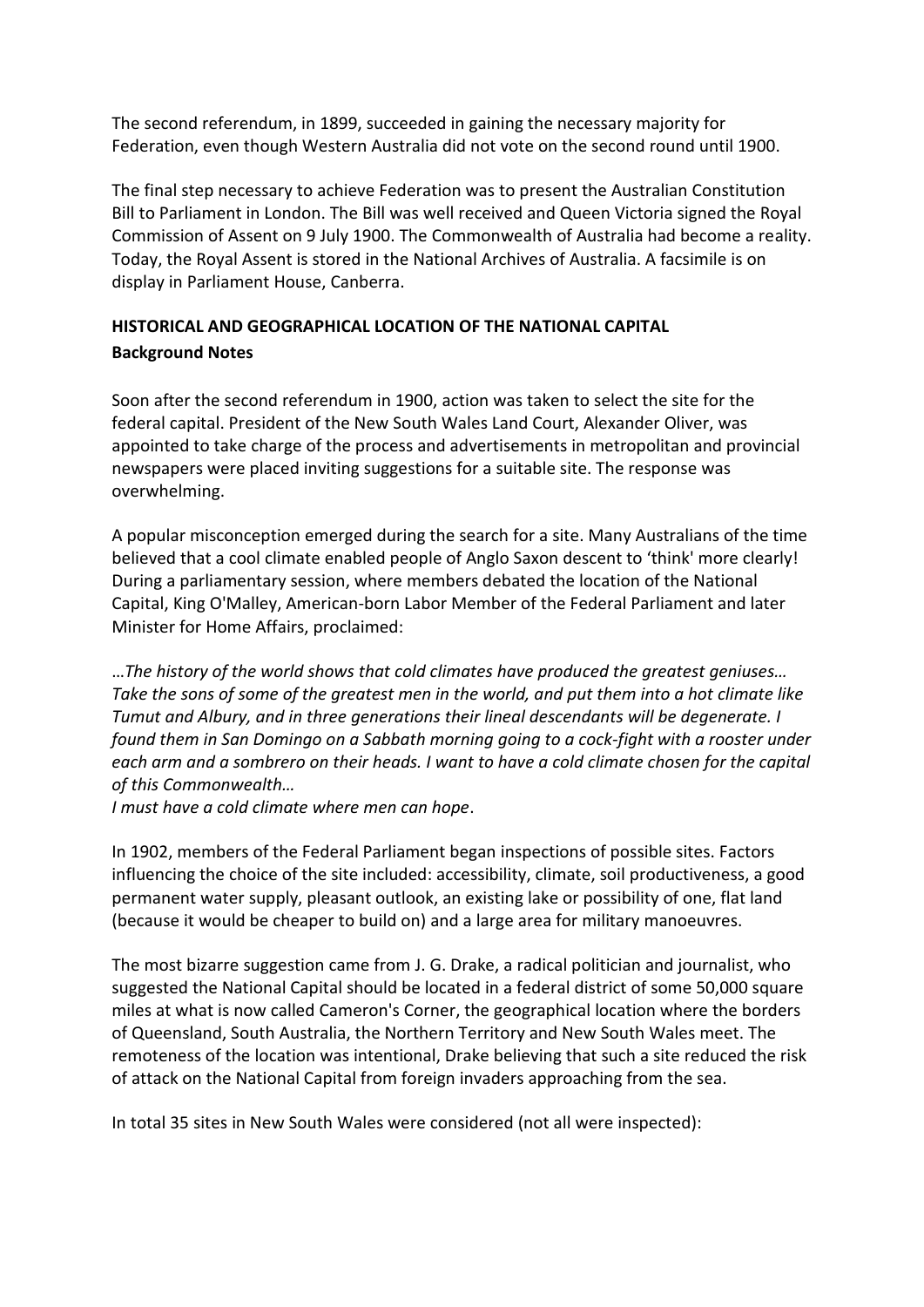Albury, Armidale, Barber's Creek, Bathurst, Batlow, Bemboka, Bombala, Bombala-Eden, Braidwood, Buckley's Crossing, Canberra (located within Yass-Canberra), Carcoar-Garland, Cootamundra, Corowa, Dalgety, Delegate, Dalgety-Tooma, Forest Reefs (Millthorpe), Gadara, Goulburn, Lake George, Lyndhurst, Mahkoolma, Molong, Moss Vale, Murrumburra, Orange (Canobolas), Queanbeyan, Tooma, Tumut, Wagga Wagga, Wellington, Yass, Yass-Canberra and Young.

In 1904, Dalgety was the first choice for the National Capital, to some extent because of its cold climate, but disputes between the Federal Government and the New South Wales Government continued for several years. Finally, in 1908, after much political maneuvering, the Federal Parliament passed a Seat of Government Act that declared:

*It is hereby determined that the Seat of Government of the Commonwealth shall be in the district of Yass-Canberra in the State of New South Wales.*

The district of Yass-Canberra comprised a number of grazing properties. It was home to Aborigines, estate owners, convict and immigrant workers, independent labourers and shepherds. As one newcomer stated:

*This district abounds with cattle stealers, runaways and those who harbour them and the keepers of illicit spirit shops.*

By the time the Yass-Canberra district was chosen as the site of the National Capital of Australia, the properties that made up the central area of this district were mostly in the hands of descendents of Robert Campbell, the founder of Duntroon Estate. Duntroon Estate was founded in 1825, when Robert Campbell was granted 4000 acres of land in the Yass-Canberra area, 400 head of sheep and 2000 pounds cash as compensation for the loss of his ship, the 'Sydney', while undertaking government business. Blundells Cottage, one of the workers' cottages of Duntroon Estate, exists today on the shores of Lake Burley Griffin as a reminder of life before the National Capital.

# **NAMING THE NATIONAL CAPITAL**

## **Background Notes**

In 1912, the Commonwealth Government invited the Australian public to find a suitable name for their future capital. People responded with imagination and good humour and over 700 names were proposed, including references to place names, the 'Mother Country', politics, Australian animals and flowers, hopes, fears, historical people, plus the odd joke or two.

Although many of the names are considered odd or amusing today, these names were significant at the time as they demonstrated that Australia was developing a lively identity of its own. Democratia, Empire City, Economy and Labor City were all politically themed suggestions for the National Capital. The then Prime Minister, Andrew Fisher (1862-1928) inspired submissions such as Andrewton, Fisher (which is now a suburb in Canberra), Fisherdale and Piscatoria (Pisca from the Latin for fish). The names of statesmen involved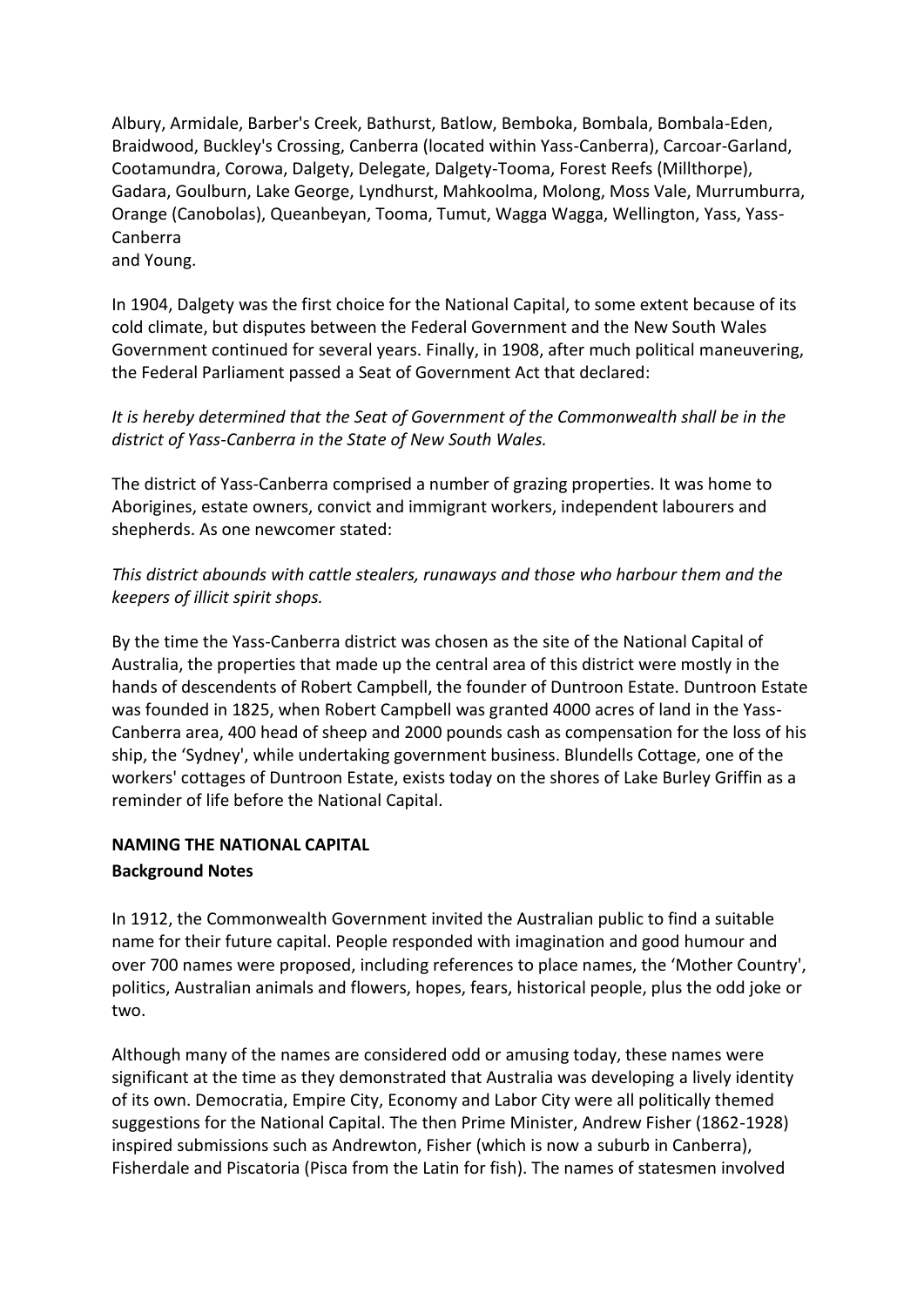with Federation were also put forward, including Barton, Deakin, Braddon and Reid, all of which are suburbs in present-day Canberra. Attempts were even made to create a name from Australia's capital cities at the time: Admelsalra, Meladneyperbane, Sydbourne, Sydmelbane and Sydmeladperbrisho.

Fortunately, there were many supporters of the name 'Canberra', the existing name of the district since the early days of European settlement (and some variations on the name, including Canberramerri, Canberrington, Canber and Canberraford).

The original European name for the district now known as 'Canberra' was the 'Limestone Plains'. The earliest written record of the name 'Canberra' is found in an application to purchase land by one of its first settlers in December 1826 - the area was actually referred to as 'Canberry'. The origin of the word 'Canberra' is still widely debated. Some say that the word is a variation of an Old English place name; others claim it is an Aboriginal word meaning 'woman's breasts' and refers to the two adjoining hills close to the city centre. The most popularly held belief is that the word was used by local Aboriginal people meaning 'meeting place'.

On 12 March 1913, at an official ceremony on Capital Hill (where Parliament House and its surrounding grounds are now located), Lady Denman, the wife of the Governor-General of Australia, mounted a platform and opened a small gold case containing the name of the National Capital. She declared, in a clear English voice:

> *I name the Capital of Australia Canberra* , and then added, *the accent is on the Can*.

Today's commonly accepted meaning for the word 'Canberra' is seen by many as an appropriate term which reinforces the belief that Canberra is a 'meeting place' for many parliamentarians, diplomats and public servants, who maintain one of the many functions of the National Capital.

## **WALTER BURLEY GRIFFIN Background Notes**

Walter Burley Griffin, the eldest of four children, was born in Chicago, Illinois, on 24 November 1876. His father, George Walter Griffin, was an insurance adjuster and his mother, Estelle, a socially active homemaker. Even as a child, Griffin had an inherent interest in landscape design and gardening.

Griffin studied architecture at the University of Illinois and graduated in 1899. He returned to Chicago and quickly found work with other contemporary (and very progressive) architects, including America's most famous architect, Frank Lloyd Wright.

Both Wright and Griffin freely acknowledged the influence upon them of their older charismatic contemporaries; Louis Sullivan (1856-1924) the founder of a distinctive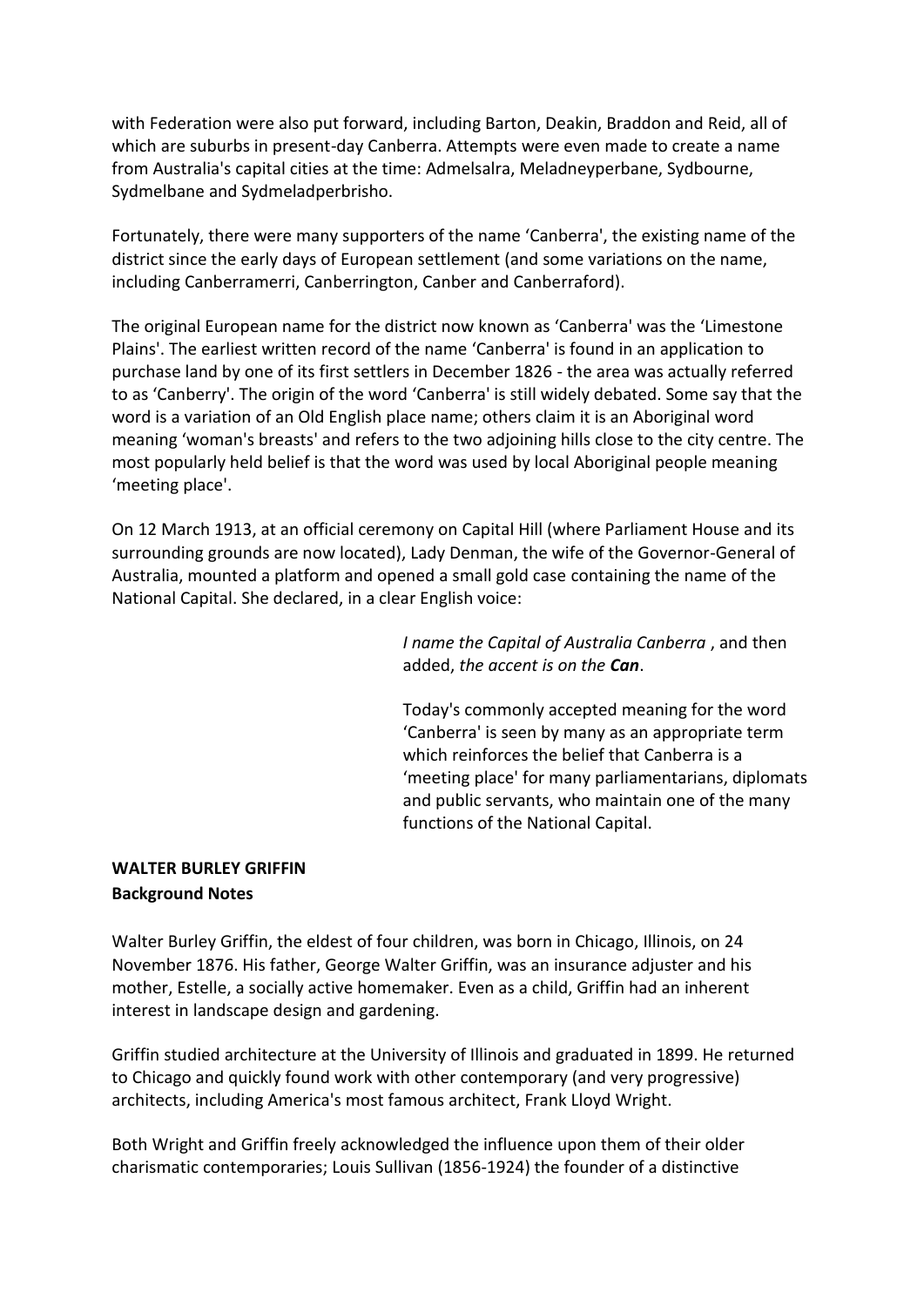American architectural tradition, and the New England Transcendentalist Ralph Waldo Emerson (1803-1882), who shaped the beginnings of a unique American intellectual tradition. As a direct result of these influences, both Wright and Griffin often discussed the concept of 'Democratic Architecture'. In short, the democratic architect would be inspired by nature, not classical architecture, and would contribute to the creation of an egalitarian society.

Such high-minded concerns no doubt fuelled Griffin's interest, as a teenager, in the Australian colonies. We know that Griffin had an active interest in Australia from the 1890s, probably dating back to 1893 when Chicago hosted the World's Columbian Exposition (which featured a popular pavilion organised by the colony of New South Wales). Indeed, in a letter to King O'Malley, the Minister for Home Affairs, Griffin acknowledged this long-term passion:

*I…entered this Australian event to be my first and last competition, solely because I have for many years greatly admired the bold radical steps in politics and economics which your country has dared to take, and which must for a long time set ideals for Europe and America ahead of their possibility of accomplishment.*

Griffin would expand on the connection in a magazine article:

*Australia, of most democratic tendencies and bold radical government, may well be expected to look upon her great future, and with it her Federal capital, with characteristic big vision…we may be justified in believing that she will fully express the possibilities for individual freedom, comfort and convenience for public spirit, wealth and splendour of the great democratic city ideal for which her capital offers the best opportunity so far.*

The competition for the design of Australia's National Capital gave Griffin the perfect opportunity to apply on a grand scale the philosophical, cultural and spiritual ideas he strongly believed in.

In 1906, Griffin started up his own successful practice and, through mutual business associations, met and fell in love with Marion Mahony, another architect and gifted artist. They married in June 1911, Marion joining Walter's staff as chief draftsperson. The call for design submissions for the National Capital of Australia occurred shortly before they were married, in April 1911, and it was only through Marion's insistence that Walter finally sat down at the drawing board three months before the deadline. The winning designs were finally completed with Marion's vital contribution. Her beautiful graphic techniques expressed the interlocking of geometric architecture and the free flowing forms of nature. This unique representation brought Walter's plans to life and captured the eye of the judges. The competition submission comprised two parts. The first was the design drawings presented on a variety of treated cloths, expertly rendered by Marion, and the second part was a detailed report from Walter Burley Griffin describing the nature of a democratic, modern capital city. Towards the end of 1911 the submission (entry number 29) was carefully sealed in a container five feet square and sent by rail and then sea, from Chicago to Melbourne.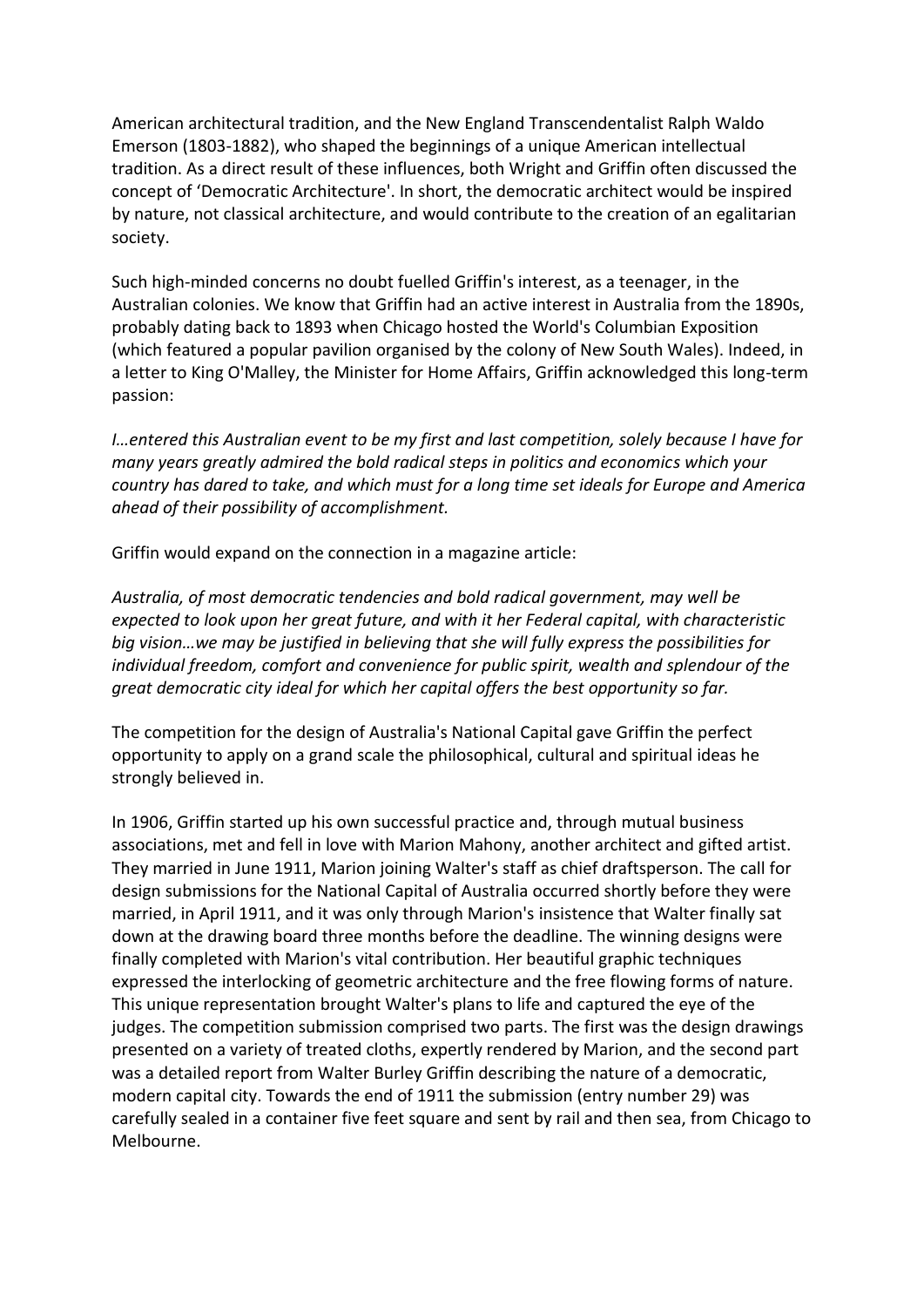On 23 May 1912, it was declared that Walter Burley Griffin's submission had won the National Capital design competition. Walter came to visit Australia briefly in late 1913, and then in 1914 he and Marion settled in Melbourne, regularly visiting Canberra. Griffin was appointed Federal Capital Director of Design and Construction in order to convert his design into a reality. Unfortunately the intervention of World War One, a lack of funding and bureaucratic obstacles made it difficult to bring his ideals of a modern city to fruition in the short term. Due to many differences with Public Service officials and his own uncompromising vision, Griffin left the National Capital project in 1920. However, because the Griffins were captivated by the pristine Australian landscape, they decided to stay on in Australia. They applied their unique architectural and town planning skills to the New South Wales towns of Griffith and Leeton. Griffin also designed a wide range of private buildings in Sydney and Melbourne, including a university college, cinemas and office buildings.

In 1935, Walter Burley Griffin was invited to India. He designed a new library and a number of other buildings in Lucknow. Griffin died of peritonitis on 11 February 1937, at the age of 61, and was buried in Lucknow.

## **MARION MAHONY GRIFFIN Background Notes**

Marion Lucy Mahony was born in Chicago, Illinios in 1871. She graduated from the Massachusetts Institute of Technology (MIT) in 1894. Marion was only the second woman in the United States to graduate with a degree in architecture and the first woman in the world to become a certified architect.

Five years his senior, Marion Mahony married Walter Burley Griffin and joined him professionally just prior to the launch of the international competition for a design for the new capital city of Australia. Walter had longed to design a city, but if not for Marion, the Griffins' competition entry may never have occurred:

*For the love of Mike, when are you going to get started on those Capital plans? How much time do you think there is left anyway? Do you realise that it takes a solid month to get [the drawings] over there after they have started their way? That leaves exactly nine weeks now to turn them out in. Perhaps you can design a city in two days but the drawings take time and that falls on me ... What's the use of thinking about a thing like this for ten years if when the time comes you don't get it done in time! Mark my words and I'm not joking either, either you get busy on that this very day, this very minute (with rising tones) or I'll not touch a pencil to the darn things* .

Their personalities were very different and yet the Griffins worked together superbly, producing designs that reflected geometric order and democratic values (Walter), and natural beauty reflected through the interpretation of nature (Marion).

Marion Mahony was an exceptionally talented artist and draftsperson. Her presentation drawings were based loosely on the style of Japanese prints. Buildings were shown as interlocking architectural geometry and the surrounding landscape reflected her interest in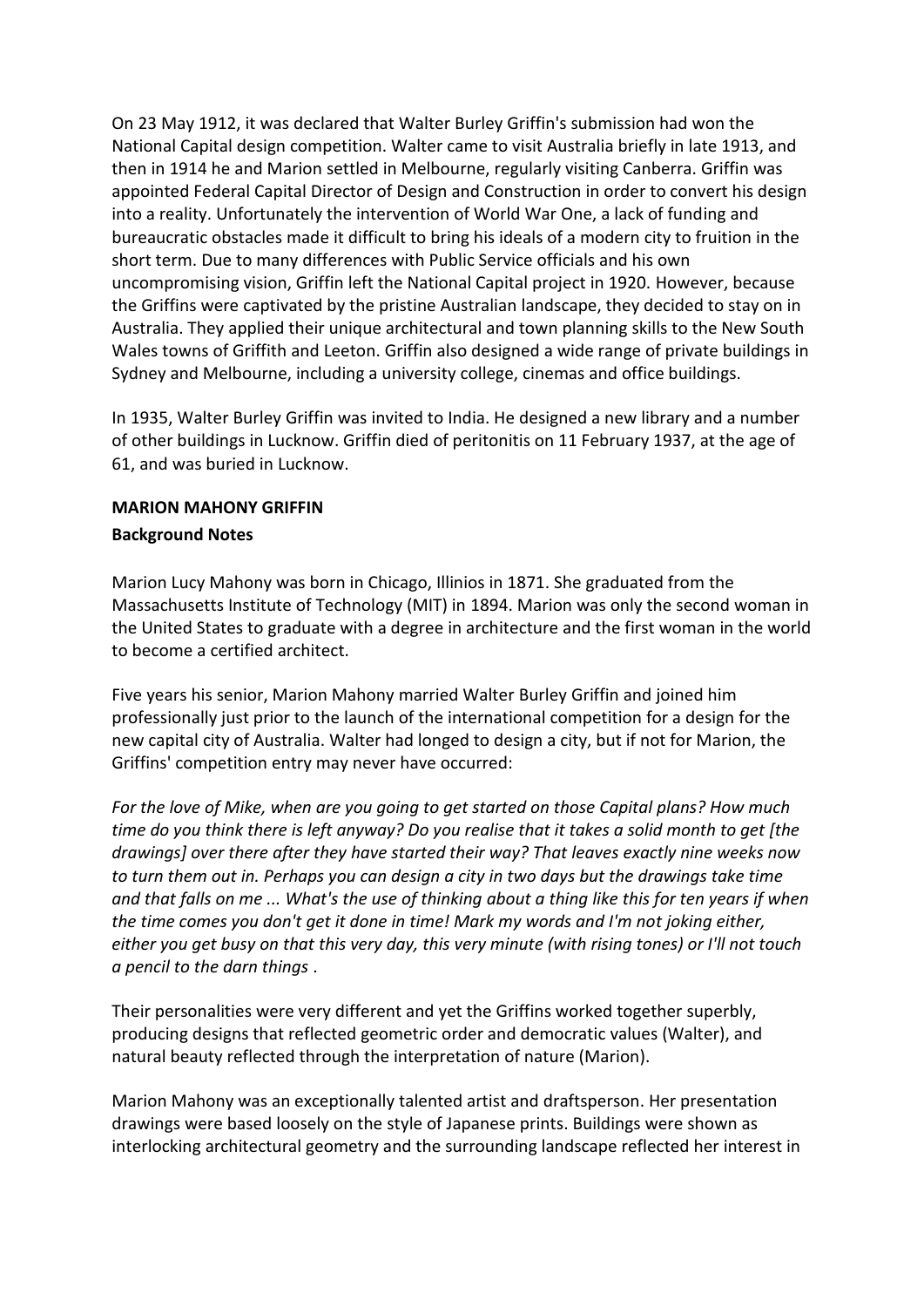the natural world, with flowing forms complementing the buildings they surrounded. Both Marion and Walter had a passion for nature and a love of the Australian landscape.

After Walter's death, Marion returned to America. She lived in Chicago until her death in 1961. Her ashes remained in an unmarked grave in Graceland Cemetery, Chicago, before being re-interred there in 1997, with a plaque and headstone appropriate to her life and her status.

**Unit 3 The Griffin Legacy**

# **A DESIGN FOR THE NATIONAL CAPITAL Background Notes**

Working in his Chicago office, Walter Burley Griffin created his design from a topographic map, contour plans, a series of panoramic paintings, a plaster model (located at the British Consul's office), and a detailed description of the site.

The Griffins' winning design symbolised democracy. They wanted the city to reflect the values of an emerging nation:

*I have planned a city not like any other city in the world. I have planned it not in a way that I expected any government authorities in the world would accept. I have planned an ideal city -*

*a city that meets my ideal of the city of the future* .

Walter Burley Griffin, 1912

Many competition entrants responded to the Yass-Canberra site as a blank canvas, distorting it to accommodate traditional design principles. Griffin actively recognised the importance of the surrounding hills, distant mountains and the Molonglo River landscapes as valuable features that could be set within a modern and democratic city design.

Local topography gave Griffin the opportunity to generate two symbolic axes on which to arrange elements of the city. The 'Land Axis' extended from Mount Ainslie through Capital Hill, Red Hill and beyond to Mount Bimberi. It linked designated government spaces with commercial and residential areas on the opposite side of Lake Burley Griffin. Crossing the Land Axis at right angles was the 'Water Axis', which stretched across the Molonglo River and was expressed in Griffin's design as a chain of parks and waterways. These axes effectively locked the city into its site.

Having established the Land and Water Axes, Griffin provided another geometric reference, the National Triangle. The Triangle provides a focus for the Seat of Government and the location of important cultural buildings and recreational areas. Events, memorials, protests, parades and important Federal Government decisions were to take place in the Triangle and give the National Capital purpose and meaning. At the apex of the National Triangle, Griffin planned his Capitol building, centrally located and visible from practically every part of the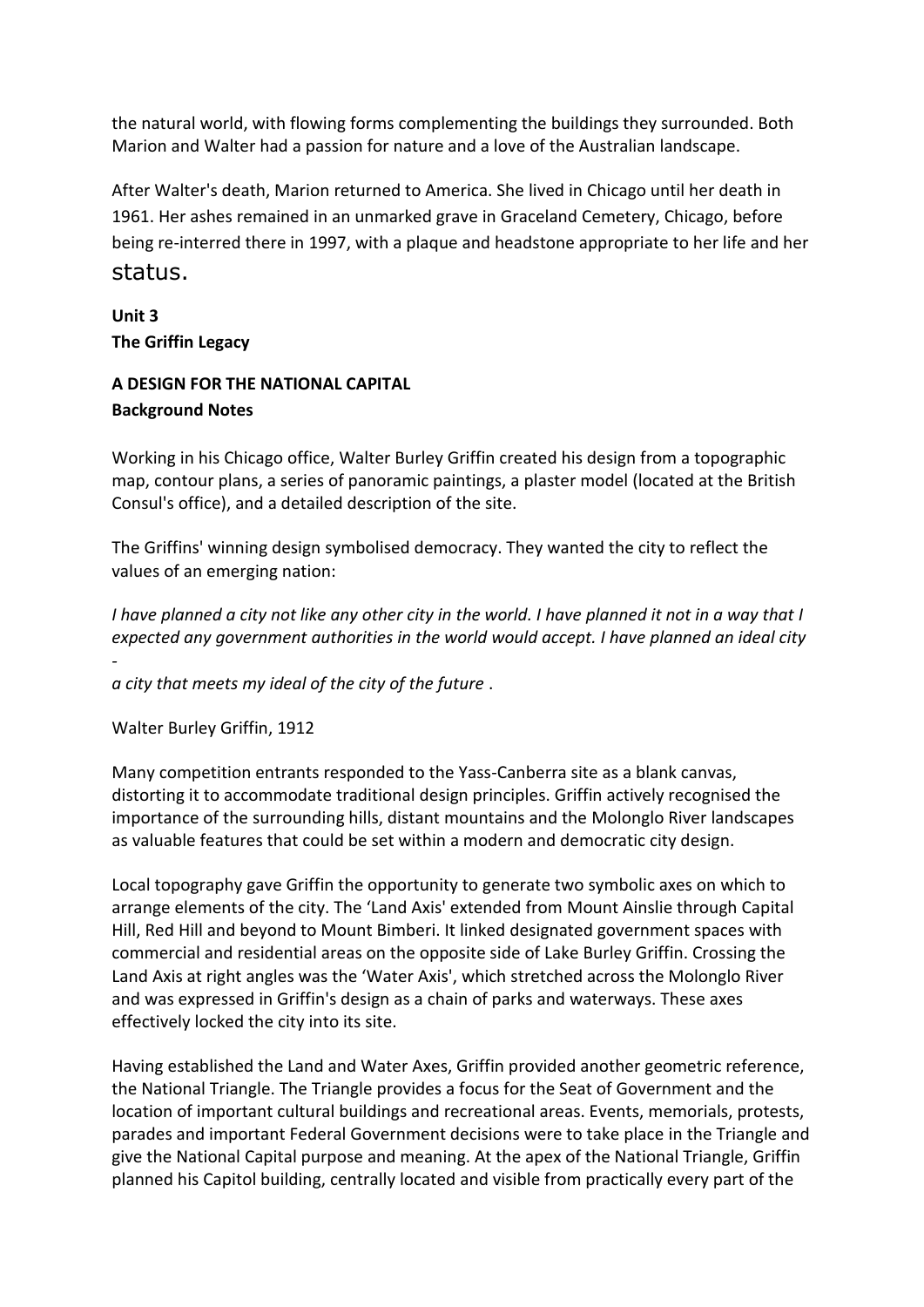city. The Capitol building was intended to commemorate the achievements of Australians in literature, science, art, politics and much more - a place of the people. Today, Parliament House sits on the site once reserved for the Capitol. Close to Parliament House is the road called Capital Circle, followed by State Circle, National Circuit, Dominion Circuit and Empire Circuit. The wide avenues radiating out from Parliament House, like the spokes of a wheel, symbolise the democratic links between the states and the Federal Government. Each radial avenue is named after a state capital.

Griffin also made space at the base of Mount Ainslie (in line with the 'Land Axis') for a 'Casino'. Unlike the casino of today, where gambling occurs, Griffin's Casino was to be seen as a centre for public leisure with outdoor gardens, restaurants and recreational areas providing a prominent meeting place for the community. Today, the Australian War Memorial is located on this site and the parkland leading to Lake Burley Griffin is called Anzac Parade. This national shrine, although not a Griffin proposal, represents a sympathetic adaptation of Griffin's concept, an important place that symbolises Australian sentiment, achievements and ideals.

In 1928, Griffin supported the location of the Australian War Memorial.

Due to the many differences of opinion Griffin had with Public Service officials, and the onset of World War I, many of Griffin's original concepts and designs were altered or not carried out. Griffin resigned as Federal Capital Director of Design and Construction in 1920 and the continued construction of the National Capital became the responsibility of the Federal Capital Advisory Committee.

There is considerable (and rapidly growing) public interest in the life and works of Walter Burley Griffin and Marion Mahony Griffin. Today, the Griffin plans have been preserved and stored at the National Archives of Australia, in Canberra, where they are recognised as a significant national treasure for all Australians.

#### **THE NATIONAL CAPITAL AUTHORITY AND THE GRIFFIN LEGACY**

*Since its beginnings, Canberra has been the result of the aspirations, ideals, pragmatism and hard work of the many Australians involved in the making of the city: they made a place that stands forever at the centre of the nation's identity. They made the capital of Australia.*

*This concept informed Walter Burley Griffin's Plan in its multi-faceted aspects, a beautiful plan with its places, avenues, vistas and landscapes that now looms large in the environmental consciousness of the world. This plan, whilst reflecting the democratic principles of human settlements, goes beyond a mere ethical or aesthetic project: it has become a powerful symbol of solidarity for a nation.*

*This new assessment of the value of such heritage is timely and significant. For such heritage is rather a seed for a realistic and vigorous growth based on principles set at the city's beginnings. Canberra remains among the nation's greatest achievements* .

Romaldo Giurgola AO, Principal Design Architect of Parliament House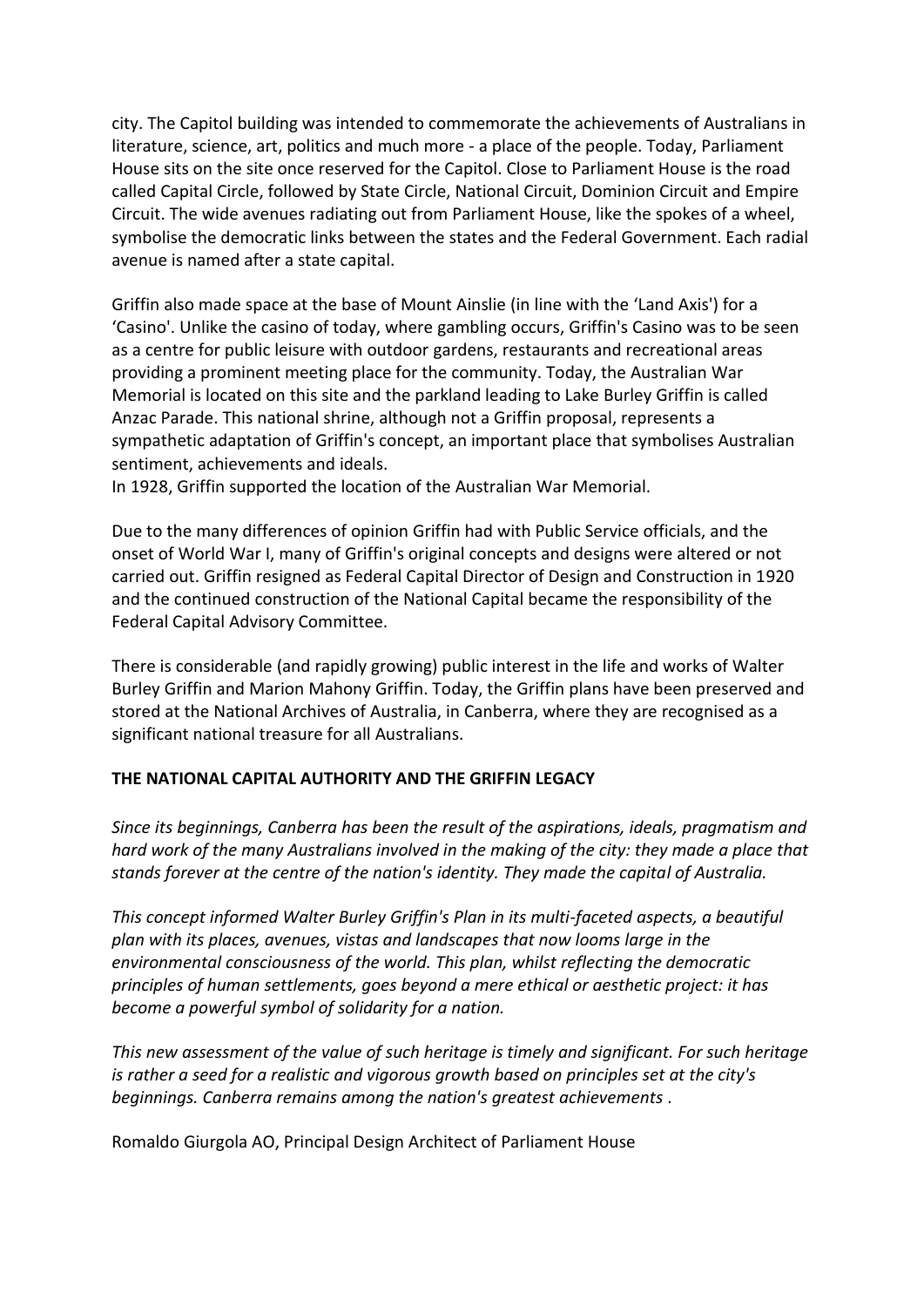The National Capital belongs to all Australians. It is a city that is internationally recognised for its highly symbolic and democratic design. There is a particular responsibility for future generations of Australians to look after the National Capital and to invest wisely in its future.

The National Capital Authority is the Commonwealth agency responsible for the planning and further development of the National Capital. Recently, the National Capital Authority produced a comprehensive document that details a strategic vision for the National Capital in the 21 st century: **The Griffin Legacy**. This document seeks to enlarge the appreciation of the Griffin design and to guide its development through to the city's centenary in 2013 - and beyond. It sets a new course for Canberra as the Nation's Capital with its strategic framework for the city's development. At a crucial stage in the city's development, the National Capital Authority has initiated a study which clarifies the following:

- what components of the Griffin design have been established;
- what elements must be protected;
- what elements have been lost;
- what elements have been altered, to the benefit or detriment of the city;
- what elements are no longer relevant; and, most importantly,
- what elements can be recovered or adapted for the benefit of Canberra in the 21st century.

For those interested in purchasing a copy of **The Griffin Legacy**, which contains over one hundred beautiful historical and contemporary colour plates, please visit the National Capital Exhibition in Commonwealth Park or, for further information, phone within Australia **(02)62571068**.

# **A PLAN FOR THE NATIONAL CAPITAL Background Notes**

Walter Burley Griffin recognised that his competition-winning design was far from perfect. Indeed, he made many significant changes to it as early as 1913. Later versions show a refinement of ideas and a response to practical conditions such as local geography, increased population projections, budgetary considerations and political interference.

While the 1912 Plan was prepared in distant Chicago, it still managed to convey a unique three-dimensional form from the competition's contour maps, models, paintings and geographical information. When Griffin arrived in Canberra in 1913, and walked the site for the first time, he commenced his first review of the original design and created the *1913 Canberra Federal Capital of Australia: Preliminary Plan*.

After several interim versions, a final overarching master plan called the *Canberra - Plan of City and Environs*, was issued in 1918. It brought together the detailed design development of the previous plans and expressed Griffin's more intimate knowledge of the site derived from discussions with local engineers and stakeholders. This is the last general plan of Canberra signed by Griffin as the Federal Capital Director of Design and Construction. Further plans were produced by Griffin and his office team which showed the detailed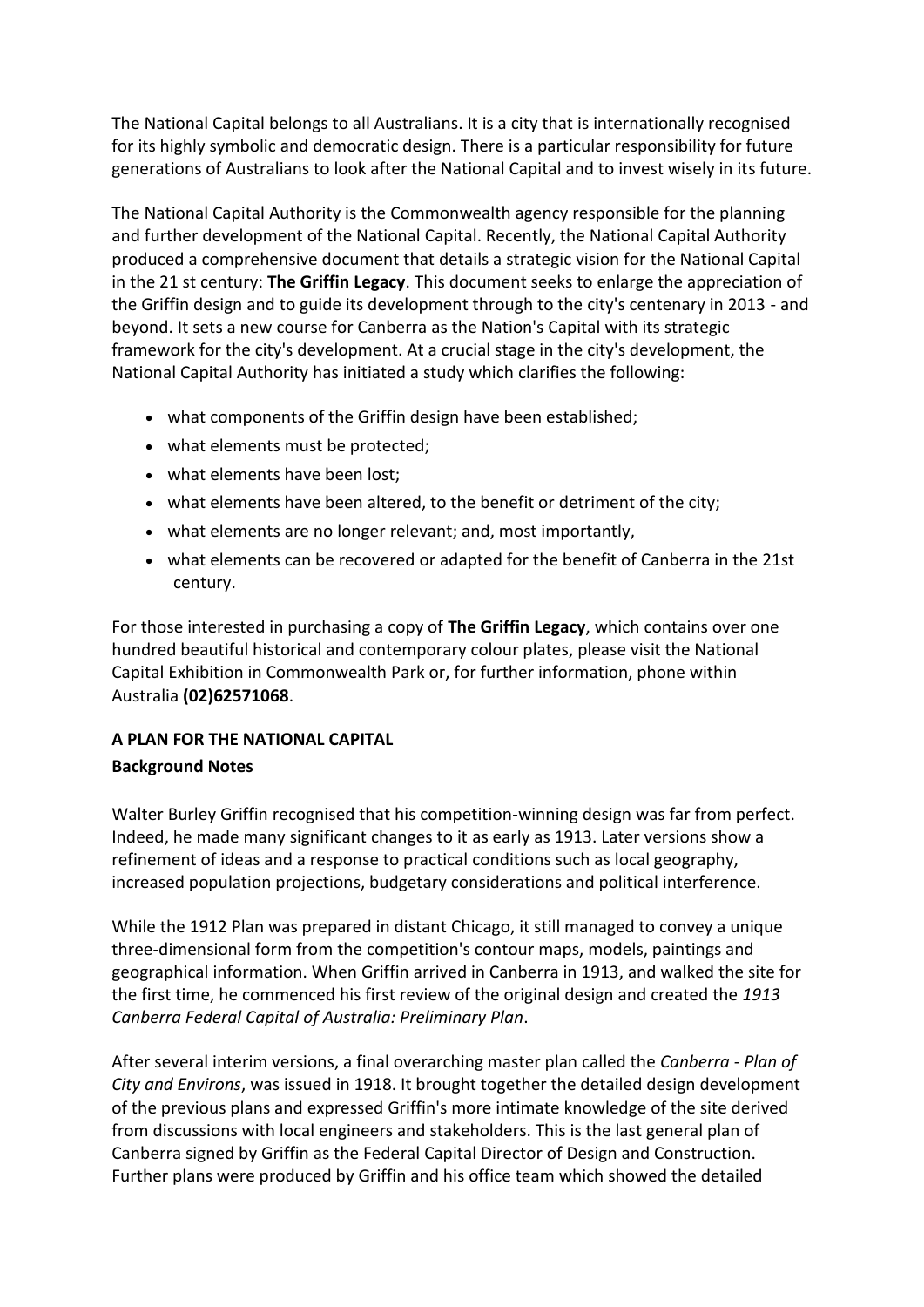layout of critical areas within the city and adjoining neighbourhoods, and also included the detailed design of streets, tramways and planting schemes.

In 1920, Griffin ceased work on the plan for the National Capital. The Federal Government eventually approved a watered down version of Griffin's work - called the *1925 Gazetted Plan*. On closer inspection of the Gazetted Plan you can see the inner ring of Civic Centre has been removed and no longer links to the lake. Griffin's recreation area located along the edge of the Molonglo Basin no longer exists and many roads have been removed. Only a few of Griffin's grand public buildings remain, including the Capitol flanked by two official residences.

#### *View from Mt Ainslie by Marion Mahony Griffin*

## **A PLAN FOR THE NATIONAL CAPITAL**

**Map**

| 1912 Competition Plan | Canberra Federal Capital of Australia: Preliminary<br>Plan (1913 Preliminary Plan) |
|-----------------------|------------------------------------------------------------------------------------|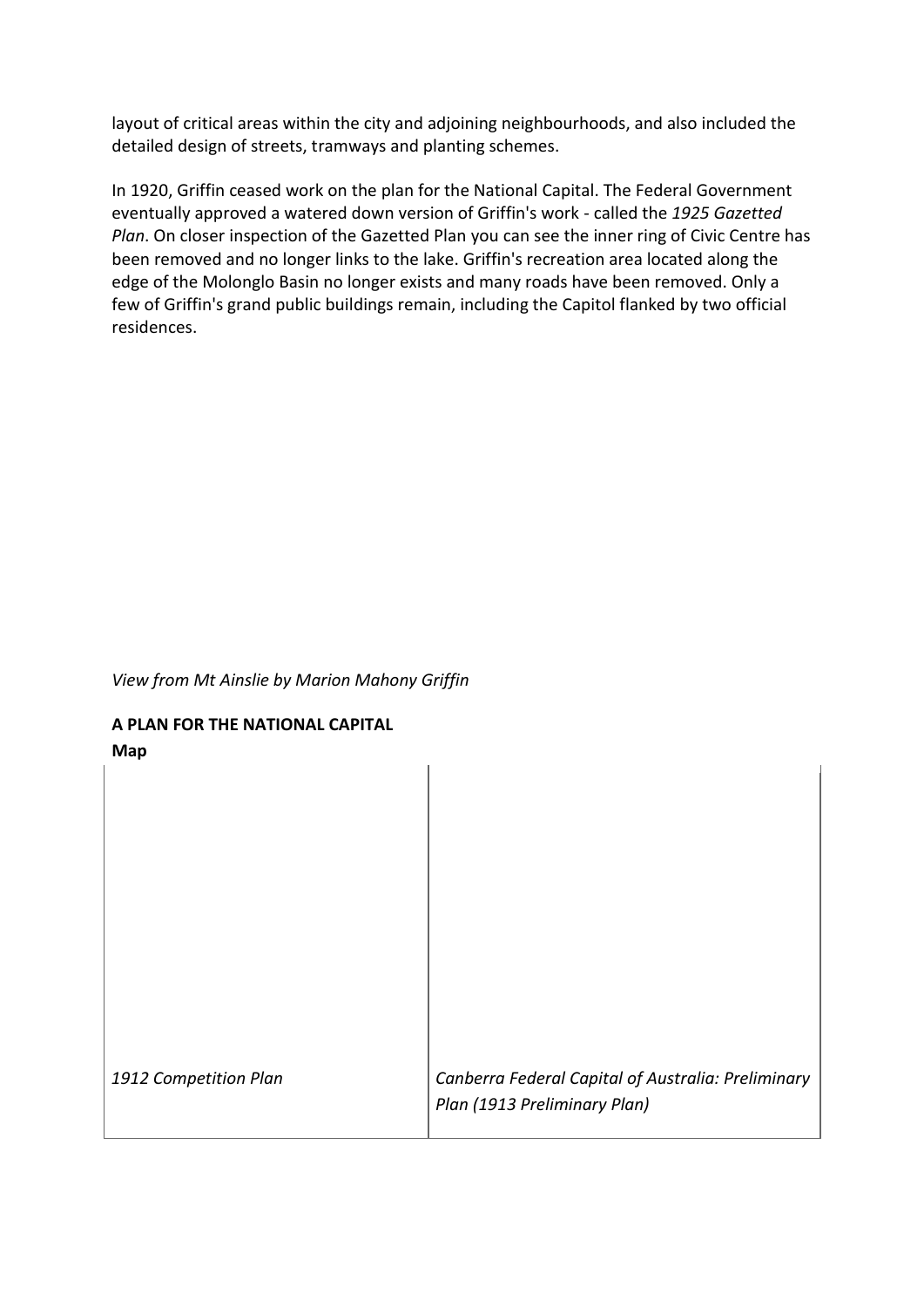*Canberra: Plan of City and Environs (1918 Plan)*

*1925 Gazetted Plan*

# **NATIONAL CAPITAL COMPARISON Background Notes**

*1912 - Competition Plan drawn by Marion Mahony Griffin*

*1957 - view from Mount Ainslie 2004 - view from Mount Ainslie*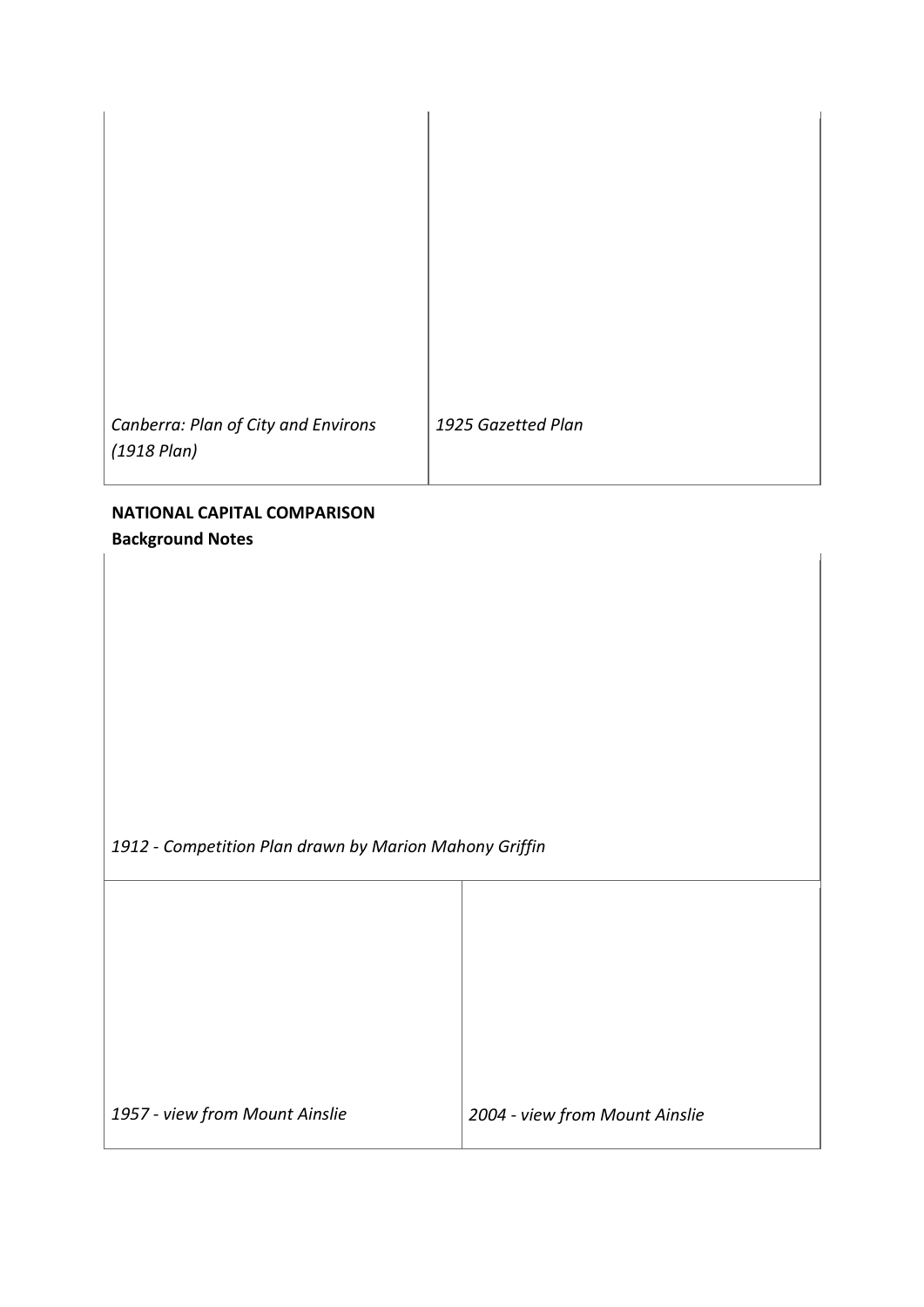The image at the top shows a portion of the 1912 Competition Plan so expertly rendered by Marion Mahony Griffin. The plan shows a view from Mount Ainslie across an ornamental lake towards Capital Hill. Many of the hills have been left bare of construction and are said to remind the citizens of their unique Australian environment. The city design fits neatly around its natural surroundings and works well, enhancing the landscape.

The 1957 view from Mount Ainslie shows an almost treeless plain with only a few established suburbs and the beginnings of Anzac Parade. The building in the foreground is the Australian War Memorial and the building in the middle of the photograph is (Old) Parliament House.

The view from Mount Ainslie in 2004 is a very different one. The ornamental waters of Lake Burley Griffin take the place of the Molonglo River. The Australian War Memorial has been expanded, and Anzac Parade extends from the War Memorial to the lake. Old Parliament House can still be seen and Parliament House, opened by Queen Elizabeth II in 1988, is now situated on Capital Hill.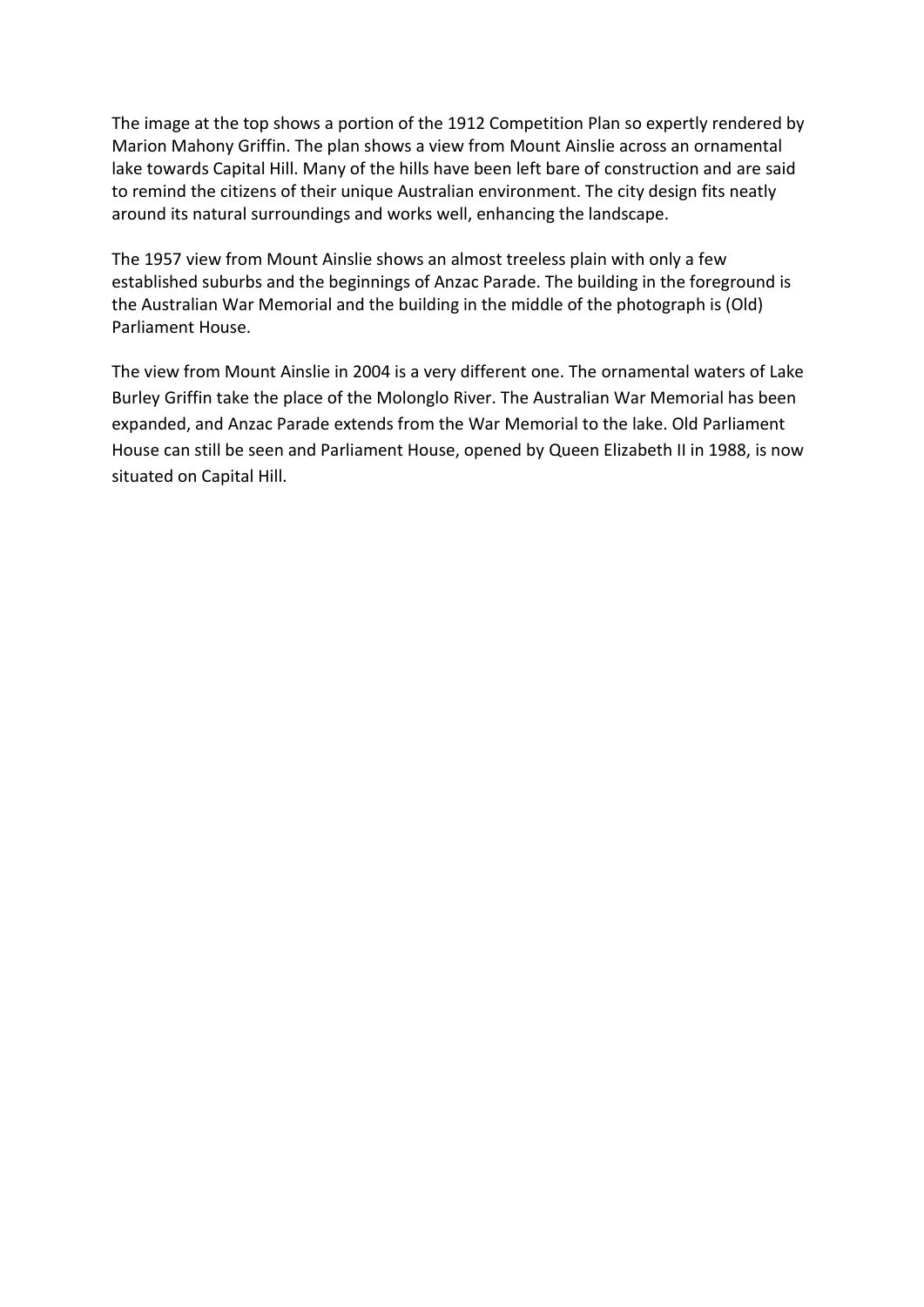**URBAN DEVELOPMENT OF THE NATIONAL CAPITAL Background Notes**

**Walter Burley Griffin - 1918 map Urban form and activity**

Walter Burley Griffin's 1918 Plan shows commercial businesses and higher density residential areas located on the perimeter of the National Triangle, along the main avenues and around the junctions of these avenues. This design gives the public ready access along the main avenues and supports a busy public transport service. Building intensity gradually decreases as you travel away from the main avenues and eventually the buildings merge with the landscape altogether as you reach the base of the inner hills surrounding the city. Grand public buildings dominate the urban skyline with distinctive silhouettes. Non-public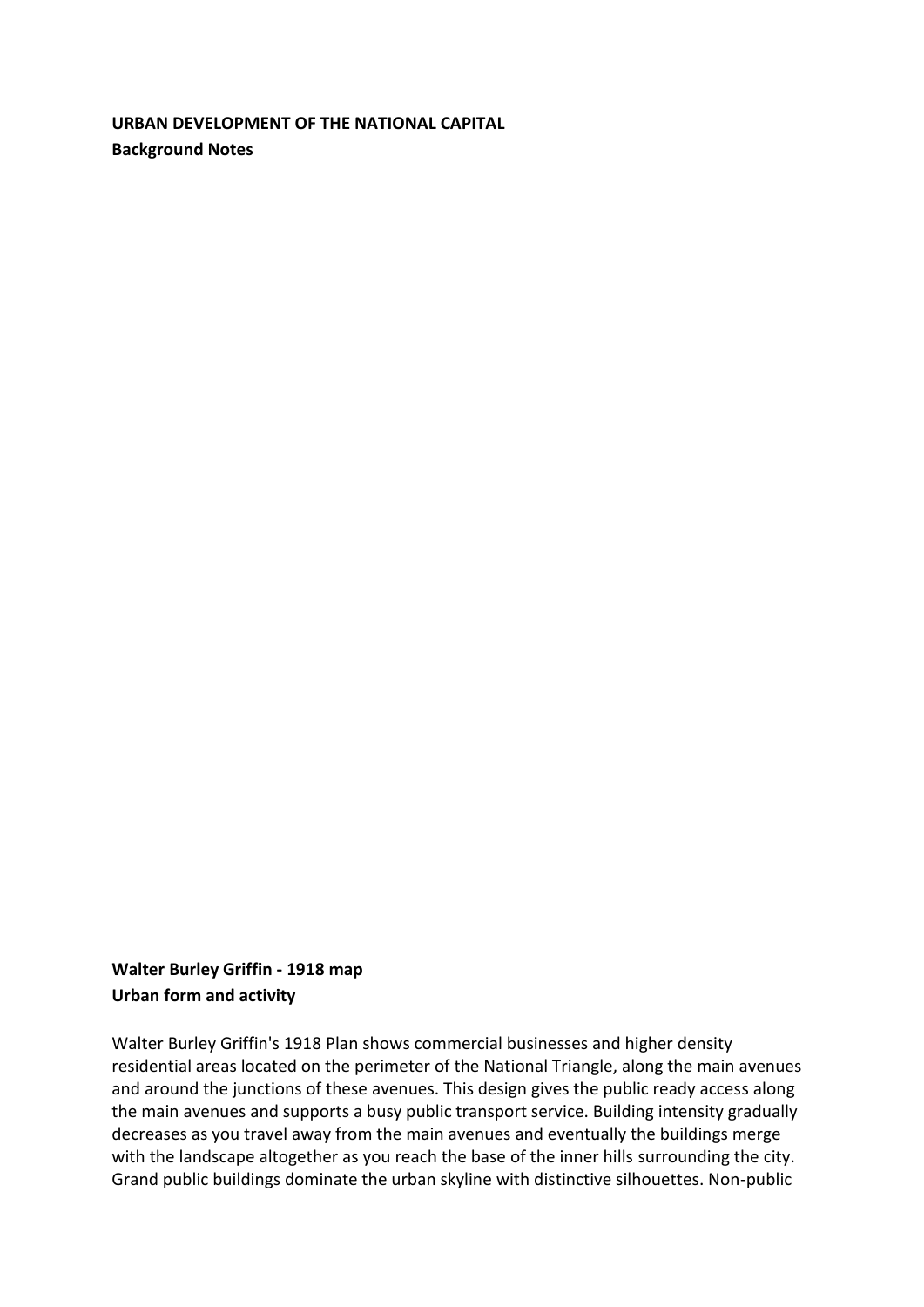buildings have not been positioned outside a containment line. The height of the containment line was approximately 617m (the height of Capital Hill, where Parliament House is now located) and ensured the visual domination of the Capitol building. It also made sure that the surrounding hills were kept clear of construction and offered beautiful vistas and scenic landscapes.

## **URBAN DEVELOPMENT OF THE NATIONAL CAPITAL Background Notes**

**Canberra - 2004 map Urban form and activity**

Obvious variations from the Griffin 1918 map can be seen on the Canberra 2004 map.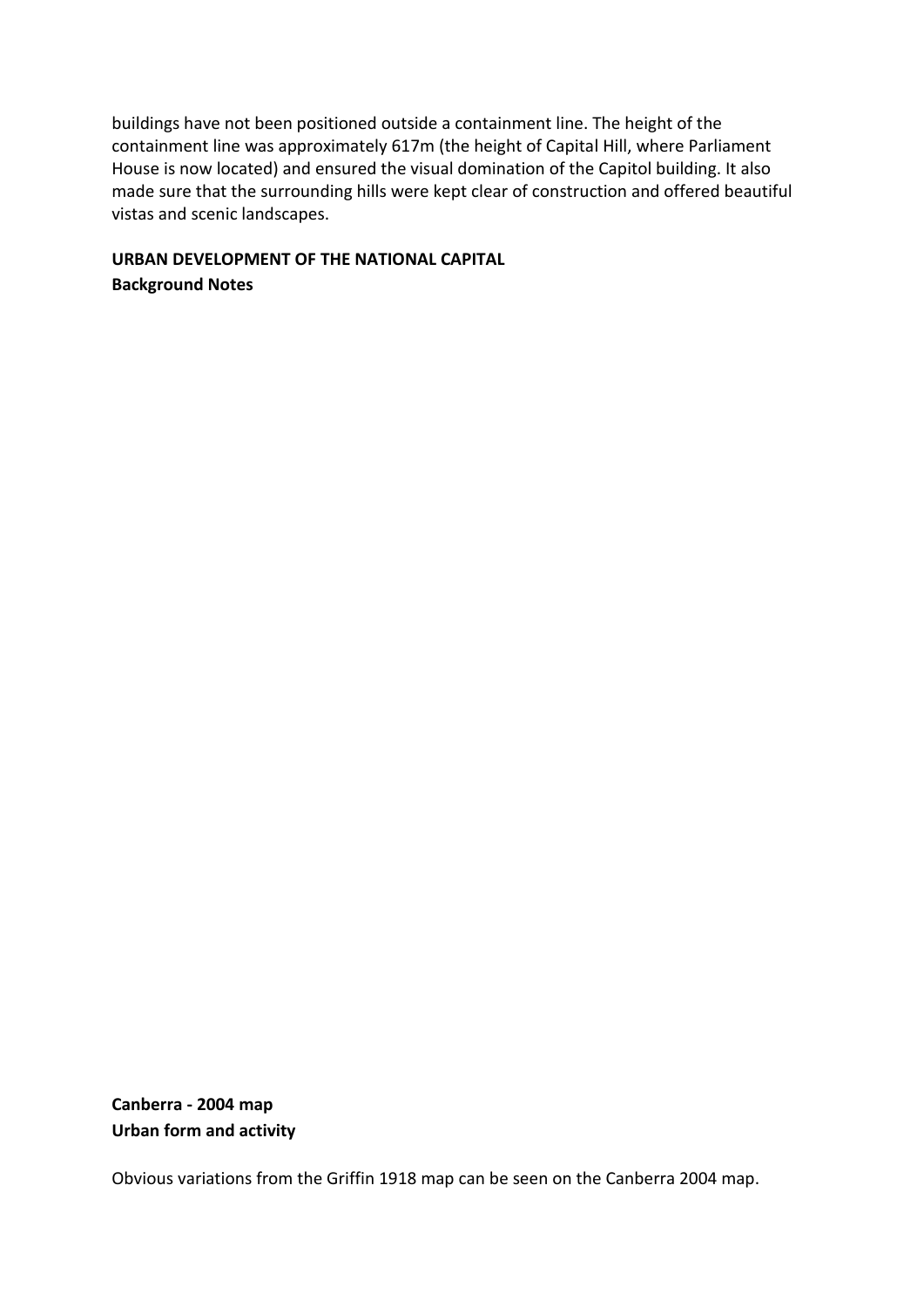The configurations of the lake and the surrounding parks have been altered slightly and appear less formal than the original Griffin design. The spread of urban housing has moved beyond the 617m containment line. Commercial businesses and higher density residential areas are no longer located on the perimeter of the National Triangle or the majority of main avenues. There are fewer public buildings sited within the National Triangle, and Parliament House sits atop Capital Hill.

# **Unit 4 Your National Capital**

# **THE ROLE OF A NATIONAL CAPITAL Background Notes**

The role of a national capital is a not a simple investigation. Capital cities throughout the world take on varying roles and responsibilities. Some national capitals are ancient cities with long and impressive histories, others are relatively new creations and strive to represent modern ideals:

…*a national capital is more than a city. As the Seat of Government it requires a symbolic presence to promote a sense of national identity. It is not too outlandish to regard the capital as a symbol of the ideals, dreams, aspirations, achievements, culture and history of the nation*.

Looking to the Future: Australia's National Capital, Central National Area Design Study (1994)

As the National Capital of Australia, Canberra shares the following characteristics with most global national capitals. It is the home to, or site of:

# **The Seat of Government**

'Capital' comes from the Latin word 'caput', meaning head or headquarters. As a capital city, Canberra is the location for the Seat of Government and is the centre of national administration. Many public buildings accommodate the day-to-day workings of a government and, within them, a large number of public servants assist in a wide range of public services including national administration, finance, defence, immigration and education. An important role for a national capital is to accommodate the people who assist in the running of the nation.

## **The National Parliament**

Canberra houses the Australian Parliament. It is the place where our Federal Government operates and the place where our federal representatives meet and make laws that affect the lives of all Australians.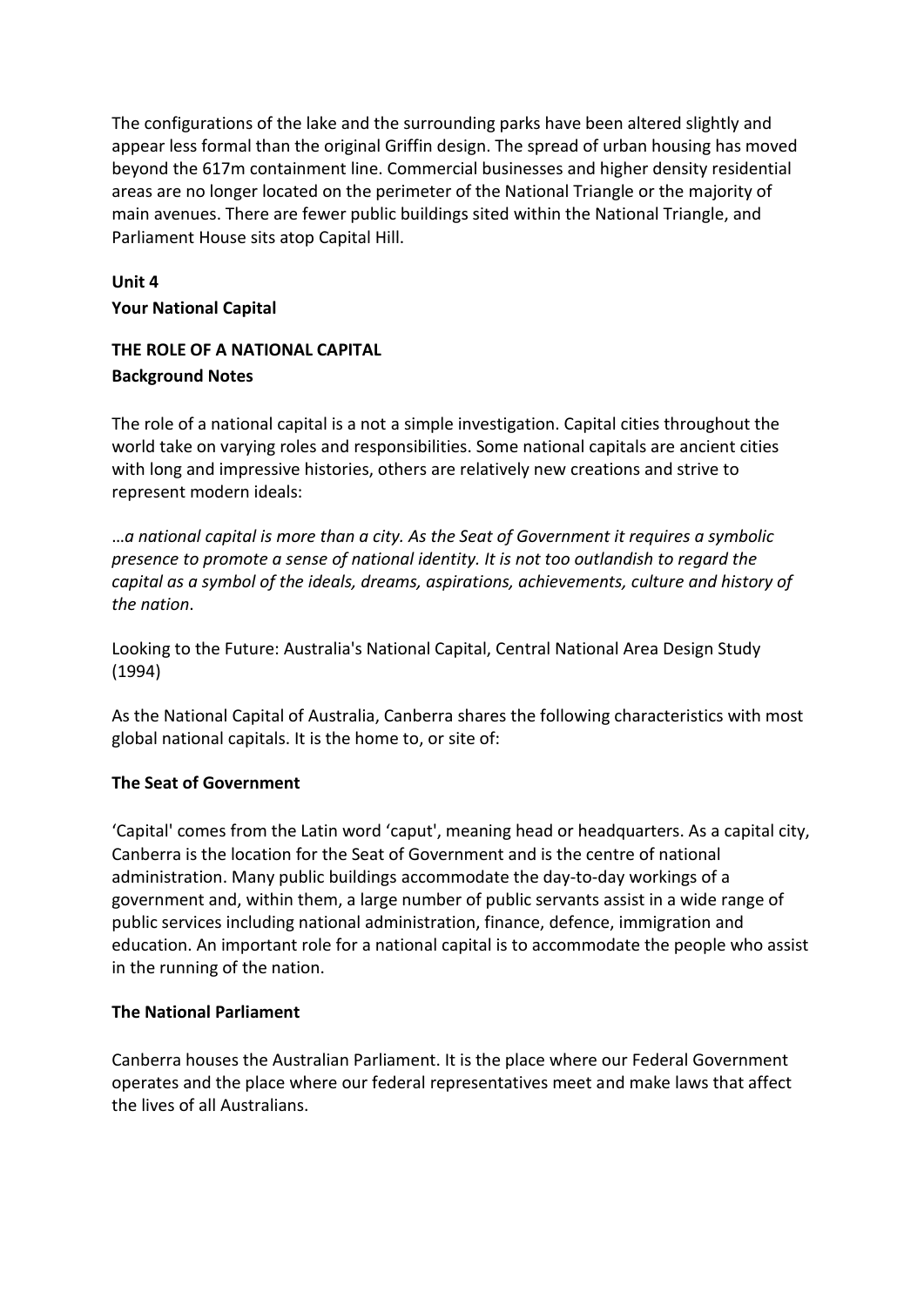#### **Embassies and Diplomatic Missions**

Many of the world's national capitals are home to embassies, diplomatic missions and international organisations. The diplomatic missions maintain the formal relationships between a country and the governments of other nations.

In Canberra, there are over eighty embassies, high commissions and consulates. Many of these impressive buildings are situated in picturesque suburbs close to Parliament House. The Embassy of the United States of America was the first embassy built in Canberra and the first to introduce the notion of reproducing design characteristics representative of the cultures of the particular mission's home country. Many other missions have followed, including India, Japan, China, Thailand, Malaysia and Egypt. Their striking designs symbolise the distinctive cultural identity of each nation.

#### **National Institutions and Memorials**

National capitals around the world contain a wide variety of important cultural buildings and memorials. These buildings often showcase particular objects and documents that the country treasures. These comprise an integral part of the history of the country in question and its modern identity.

Visitors to Canberra can experience the National Capital's history through interactive displays, exhibitions, historic objects and story telling. Many of these experiences create a lasting impression and form a fundamental part of Australia's history.

## **Commemorative Works and National Monuments**

All cultures create emblems whose primary purpose is commemoration - the celebration of people, history or events that have meaning and value for the community at large. A nation's capital is often seen as the most appropriate symbolic site for national commemoration as it fosters a social and cultural environment which closely reflects the values of a nation and its community.

Memorials are a physical expression of prevailing ideas and beliefs within a community. As permanent structures, their strength resides in the fact that they will remain as constant markers to be appreciated by generations to follow. Canberra's memorials inform current and future generations of the values held by the Australian community at particular points in time.

## **National Protest, Celebration and Ceremonial Events**

A national capital is a centre of symbolism, sacredness and cultural expression. It is often a place for national protest, celebration and official events. As the political pulse of the nation, the capital city will host regular visits from international world leaders, royalty and heads of state.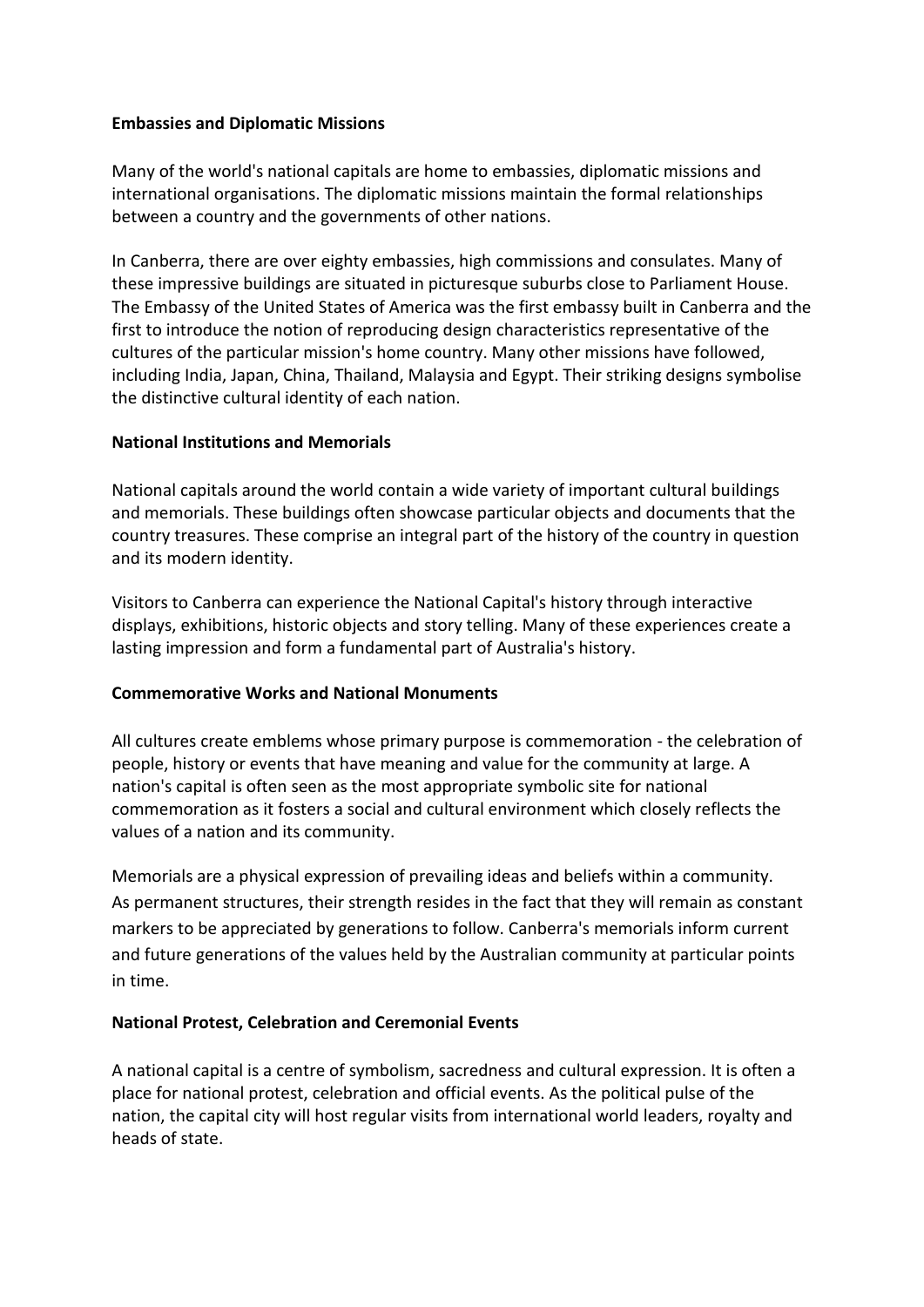Canberra is the home to national events, national celebrations and national memories. These occasions can take the form of political demonstrations, often focused on a Federal Government decision, or official celebrations, such as the Australian of the Year Awards (which recognise the personal achievements of Australians).

#### **National Symbolism**

National capitals are a symbol of unity for all citizens, a Seat of Government and a place where the buildings and institutions symbolic of the values of the nation are to be found. A capital city is a national symbol, an embodiment of national identity. A national capital promotes images that symbolise national identity and conveys the qualities that a country wishes to present to the world.

A capital city's character and relationships often evolve to recognise changing times and attitudes. Cultural expression, technological innovations and concepts of national identity are just some of the things that can impact on the future direction of a national capital.

Canberra is Australia's National Capital. It is a planned city and a conscious creation of an emerging nation. The Australian people have sought to build a National Capital of which they are proud: a beautiful city; a capital which symbolises our unity as a people; a capital

> which stands proudly in the ranks of national capitals throughout the world.

It should be noted, that the information in this section is not representative of all national capitals. Individual national capitals vary in their roles and responsibilities. Further investigation is recommended if a particular national capital is being researched.

## **CAPITAL HILL Background Notes**

Walter Burley Griffin's original design for the National Capital called for a grand construction on the peak of Capital Hill. This area was to be part of Griffin's apex for his National Triangle and the primary building (the Capitol) was to be a striking architectural creation that could be viewed from many parts of the city.

Griffin's idea for the Capitol building was well ahead of its time. He proposed that the official residences of the Governor-General and Prime Minister be located on Capital Hill on either side of the Capitol building. The Capitol, Griffin explained, was to have: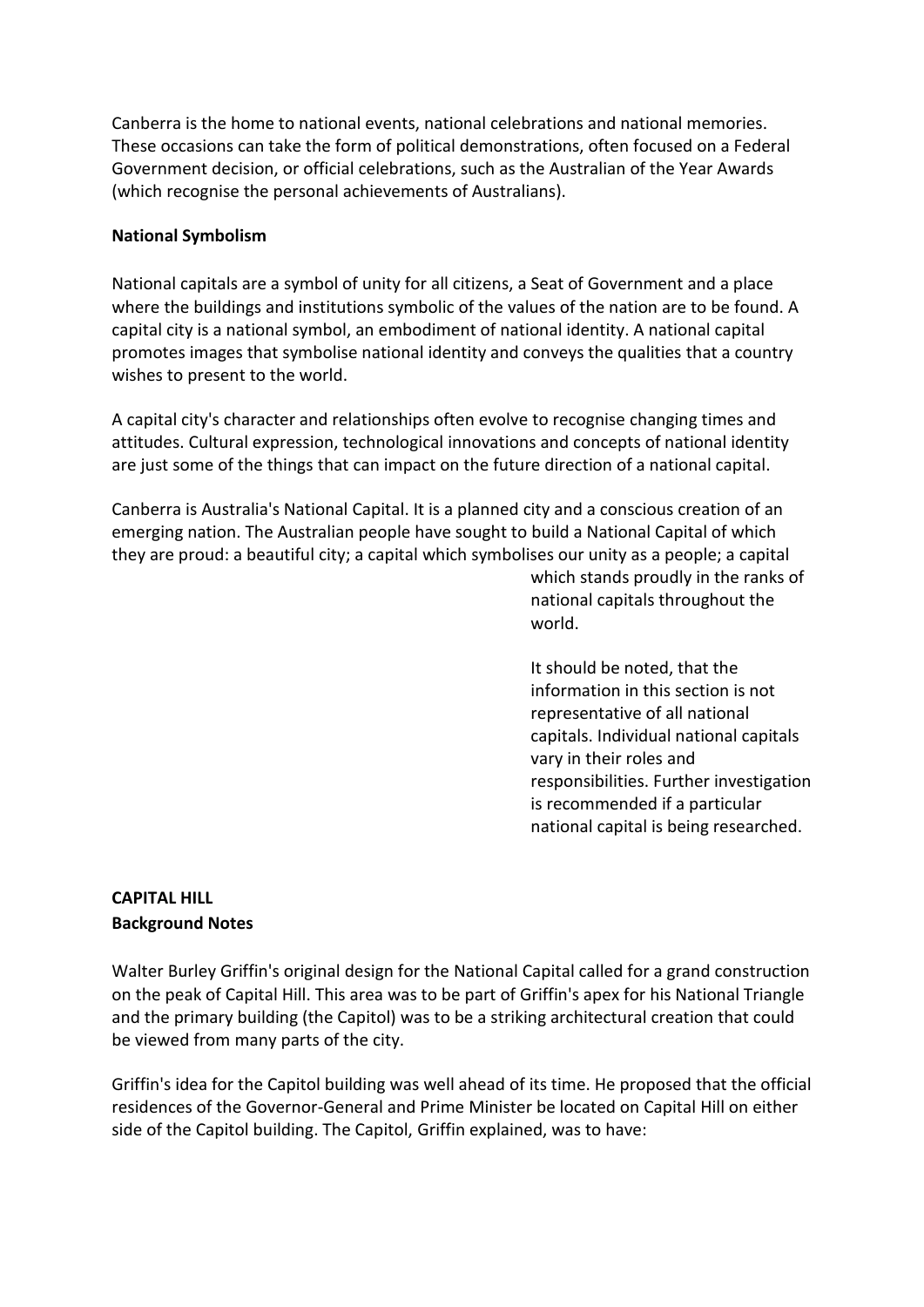…*a limited function, either as a general administration structure for popular reception and ceremonial, or for housing archives and commemorating Australian achievements rather than for deliberation or counsel; at any rate representing the sentimental and spiritual head, if not the actual working mechanism of the Government of the Federation*.

Although appearing quite small in the original Griffin Plan, the Capitol was a huge building, as high as a twenty-storey building above the summit of its prominent hill site. Marion Mahony Griffin illustrated the Capitol in the shape of a large stepped pyramid, a construction totally different from the traditional dome design such as the Capitol in Washington. The Griffins intended their Capitol to be an expression of ancient civilisations such as Egypt, Babylonia, India, Mexico or Peru.

Parliament House was to be located below the Capitol on Camp Hill, a spur of Capital Hill and a natural platform for an important building that would both unify and dominate the government buildings located below within the Parliamentary Triangle. The elevated location of the Capitol building, compared to Parliament House, was intended to symbolise the fact that in a democracy the people should always stand above their elected representatives.

This deliberate design placement by Griffin was radical for its time. After Griffin's resignation as Federal Capital Director of Design and Construction in 1920, debate about a permanent Parliament House and its location was virtually unheard of from the time of the opening of the Provisional (Old) Parliament House in 1927 through to 1957, when the Joint House Department began discussing likely sites for the new Parliament House. It was eventually decided that Parliament House should be located on the shores of Lake Burley Griffin. However, after intense discussion and debate, both Houses passed the 1974 Parliament Act that confirmed the location for Parliament House to be on Capital Hill (Griffin's proposed location for the Capitol).

The Griffin dream for a Capitol building was never fulfilled, but the architectural firm of Mitchell/Giurgola & Thorp, which eventually won the competition to design Australia's Parliament House, did cleverly (and sympathetically) acknowledge Griffin's original design for the Capitol. Principal Design Architect Romaldo Giurgola created a building that contains a monumental centerpiece and pavilion style buildings on either side. This is representative of Griffin's large Capitol and the location of the residences for the Prime Minister and Governor-General.

#### **The Capitol Building and Parliament House**

This image shows an overlay of two architectural images sited on Capital Hill in the National Capital. You can see an image of Parliament House and its flag pole (Old Parliament House is located in the foreground), but if you look closely you can also see a ghostly image of Griffin's design for the Capitol building, expertly rendered by Marion Mahony Griffin.

When designing Parliament House, Romaldo Giurgola said that he could feel Walter Burley Griffin looking over his shoulder. Many design aspects of our new Parliament building pay homage to Griffin's Capitol building.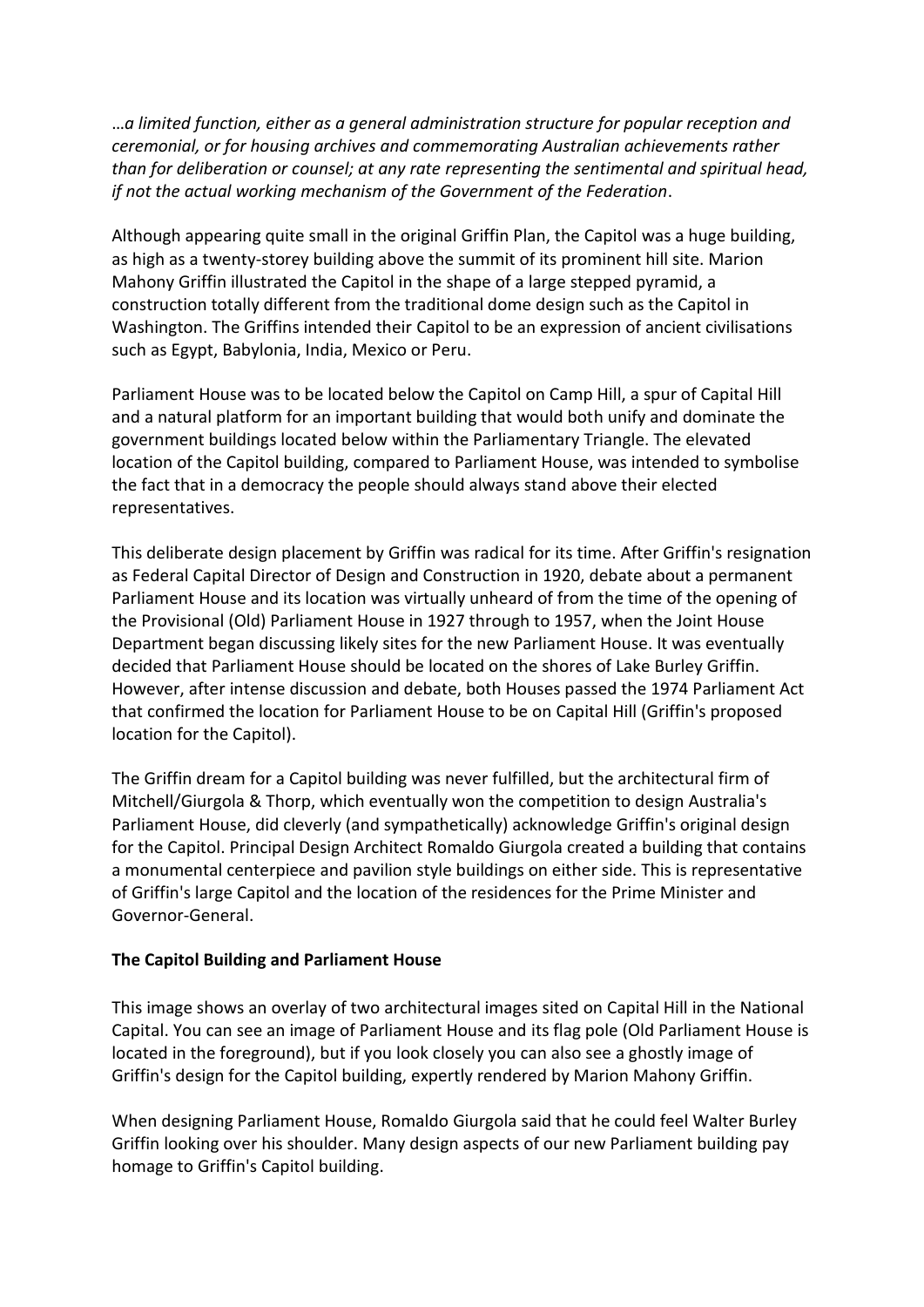Giurgola's design of the Australian flag pole, situated on the top of Parliament House, allows for Griffin's design for the Capitol building to fit neatly within the flag's triangular supports.

Parliament House is largely built into the sides of Capital Hill, allowing for large areas of lawn to cover the sides and crown of the building. This distinctive design allows the Australian people and their visitors physically to walk above the Federal Parliament and may be interpreted as an acknowledgment of Griffin's belief that in a democracy the people should always stand above their elected representatives.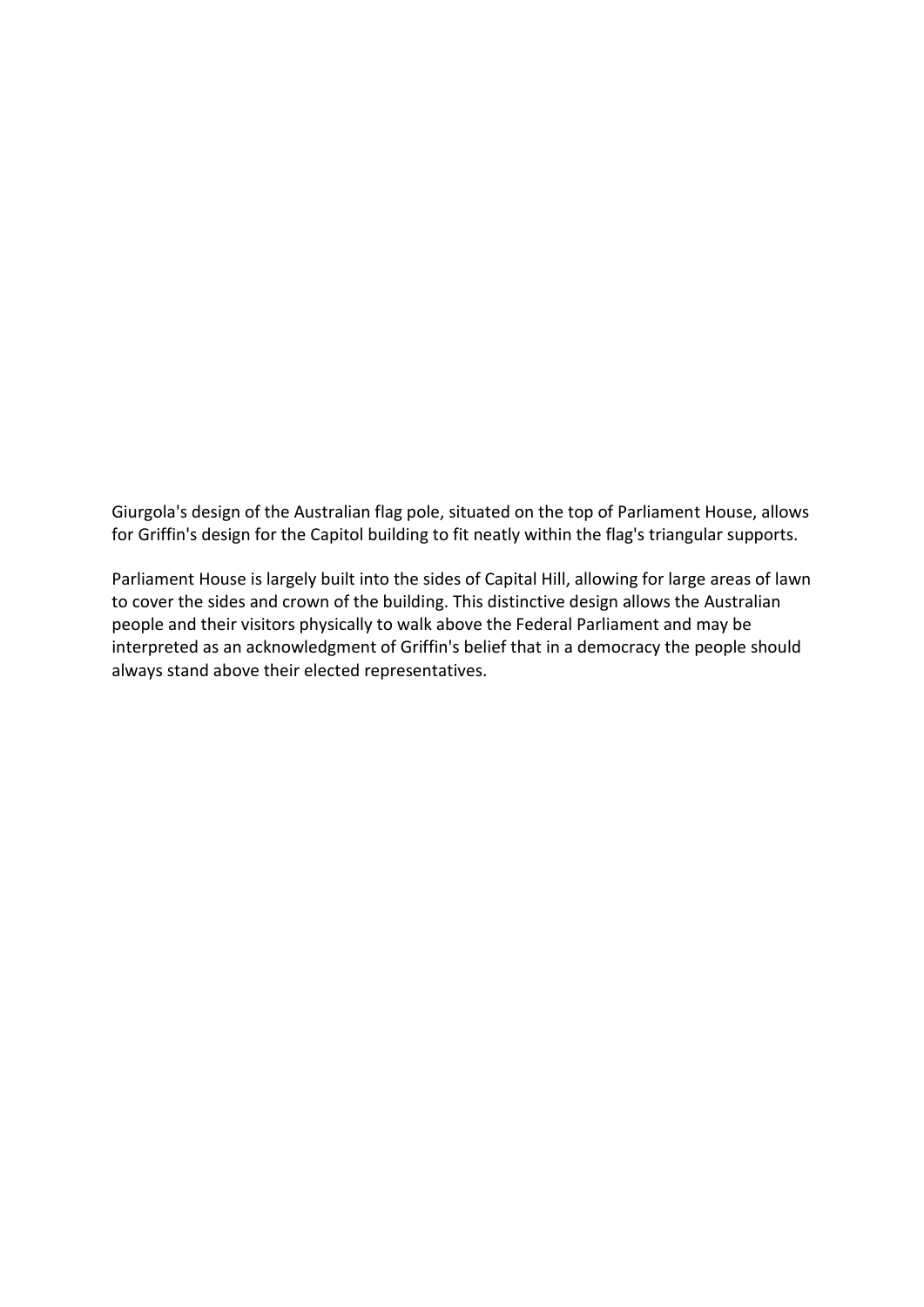# **PUBLIC PLACE NAMES IN THE NATIONAL CAPITAL**

#### **Background Notes**

From 1928 to 1989, public places in the National Capital were named solely in accordance with the National Memorials Ordinance 1928. Following ACT Self-Government in 1989, public place names in the National Capital are either determined by the Commonwealth Minister for National Land areas, or in accordance with the Public Place Names Act 1989 for Territory Land areas administered by the ACT Government.

The respective legislation provides for the relevant Minister to determine the names of geographical locations, suburbs and street names.

The ACT Government has formed a Place Name Committee November 1998, with members including government experts in heritage, roads and traffic, cultural planning and mapping. The Committee's role is to establish policies and guidelines for the determination of public place names on Territory Land in the National Capital and to provide recommendations to the ACT Minister.

The Commonwealth Government Minister makes determinations in accordance with the National Memorials Ordinance 1928 for place names on National Land.

The following is a section from the ACT Government guidelines that have been produced to assist in the selection process of a place name in the National Capital:

- 1. It is preferred that the name of any person proposed for commemoration should have contributed significantly to the area where the street name or suburb is located. When such a name is applied, it should be given posthumously, at least twelve months after the date of death.
- 2. Duplication of names must be avoided.
- 3. Long names can not be applied to short streets. Street names with five or less characters enable the street name to be legible when reproduced on an A4 map.
- 4. Offensive names, or names considered likely to cause offence, must be avoided in all circumstances.
- 5. The use of hyphens in connecting parts of names should, as far as possible, be avoided.
- 6. Street names are chosen according to the theme assigned to the suburb in which they are located. For example, the streets in Mawson are named after Antarctic explorers.
- 7. A person considered to have attained exceptional prominence or standing may have a major road or thoroughfare named after them using both their christian and surname.
- 8. Suggestions from individuals and organisations are to be given due consideration.

| <b>CANBERRA</b> | <b>STREET THEME FOR</b> | <b>CANBERRA</b> | <b>STREET THEME FOR</b> |
|-----------------|-------------------------|-----------------|-------------------------|
| <b>SUBURB</b>   | <b>SUBURB</b>           | <b>SUBURB</b>   | <b>SUBURB</b>           |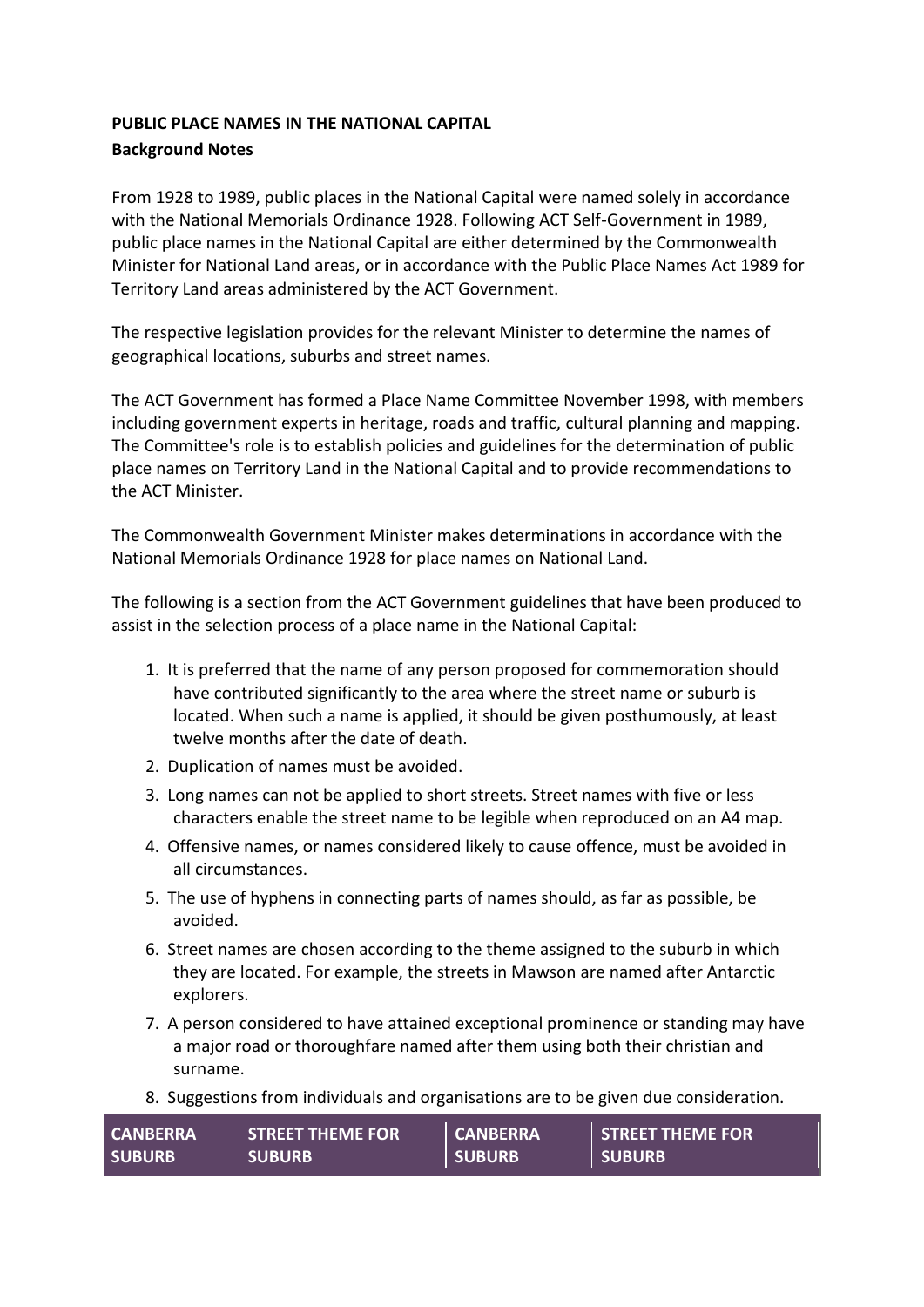| <b>CHAPMAN</b>  | Film industry                                       | <b>HOLT</b>      | Sportsmen and<br>sportswomen               |
|-----------------|-----------------------------------------------------|------------------|--------------------------------------------|
| <b>CHIFLEY</b>  | Scientists and<br>educationalists                   | <b>KINGSTON</b>  | Explorers                                  |
| <b>CHISHOLM</b> | Notable women                                       | <b>LYONS</b>     | <b>Tasmanian towns</b>                     |
| <b>DEAKIN</b>   | Governors and<br>Governors-General<br>and diplomats | <b>MACARTHUR</b> | Names associated with<br>the wool industry |
| <b>DUNLOP</b>   | Inventors and inventions                            | <b>MCKELLAR</b>  | Journalists                                |
| <b>FADDEN</b>   | Queensland politicians                              | <b>MELBA</b>     | <b>Musicians</b>                           |
| <b>FISHER</b>   | Mines and mining towns                              | NGUNNAWAL        | Notable Aborigines and<br>Aboriginal words |
| <b>HIGGINS</b>  | Judges                                              |                  |                                            |

#### **The Central National Area**

## **THE CENTRAL NATIONAL AREA Background Notes**

Located within the heart of the National Capital, you will find a large triangular area bounded by Commonwealth Avenue, Kings Avenue and Lake Burley Griffin. This area contains symbols and structures of the nation's culture, history and aspirations - effectively, it is Australia's national domain.

The geometric centre of Walter Burley Griffin's original design for the central national area was to provide the focus for the Seat of Government, cultural institutions and the recreation areas of the capital. It was to be the location for events, memorials, protests, parades and the workings of democracy, all of which would add meaning to the National Capital and be a source of pride for all Australians.

Prior to Canberra becoming the National Capital, the landscape was one of cleared land where wheat was harvested and sheep grazed. The Molonglo River ran through the area, which would eventually be transformed into Lake Burley Griffin. Today, the central national area is an excellent example of landscape and urban planning integrated within the Australian landform.

Several major development periods have occurred in this area. The first occurred in the 1920s with the creation of Old Parliament House and nearby gardens. The second, from 1950 to 1970, included the construction of Lake Burley Griffin and the National Library of Australia. A mix of deciduous and Australian trees and shrubs were planted to assist in the creation of formal parks, gardens and open spaces, and to accentuate the lake shoreline. In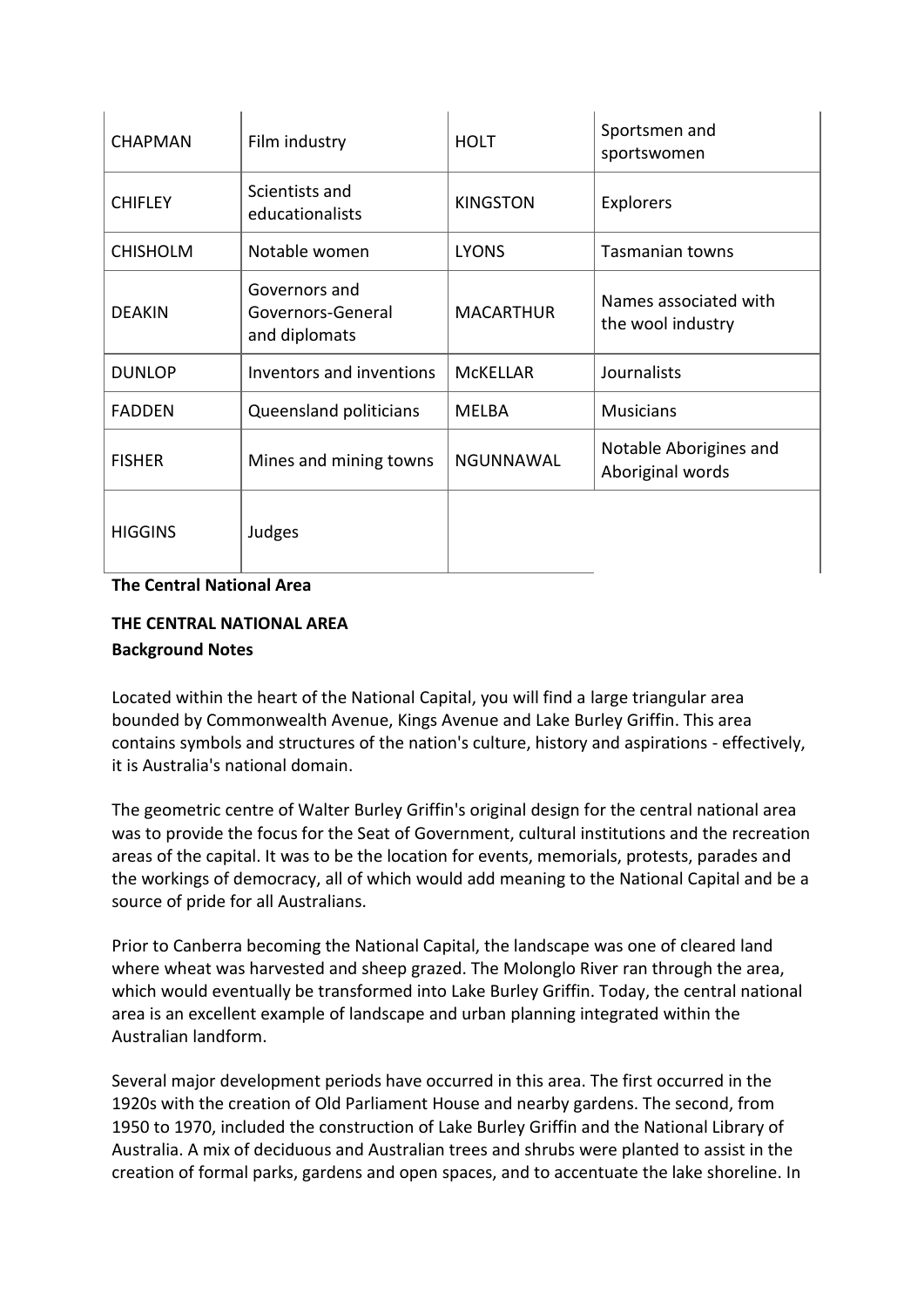the 1980s the construction of the High Court of Australia and the National Gallery of Australia occurred, along with the subtle planting of Australian flora in the Gallery's Sculpture Garden.

The last major development, within the central national area, was Parliament House (opened in 1988). This project was the result of an international design competition and it demonstrated how architecture and landscape could be successfully integrated - a passion that both Walter Burley Griffin and Marion Mahony Griffin demonstrated when designing Canberra.

The central national area is in some ways a record of the political events and social changes in Australia over the last seventy years. This role will be maintained and expanded into the future.

Places of interest include:

- Parliament House
- Federation Mall
- Commencement Column
- Old Parliament House
- Electoral Education Centre
- Old Parliament House Gardens
- National Rose Gardens
- Centenary of Federation Fountains
- Magna Carta Place
- National Portrait Gallery
- National Archives of Australia
- National Library of Australia
- Questacon, The National Science and Technology Centre
- The High Court of Australia
- The National Gallery of Australia
- Commonwealth Place
- Reconciliation Place
- International Flag Display
- Peace Park

# **COMMEMORATIVE WORKS IN THE NATIONAL CAPITAL**

#### **Background Notes**

All cultures create objects and emblems whose purpose is to commemorate the celebration of historical moments, events, people or ideas that have meaning and value for the community at large. Commemoration in Australian society can take the form of special issue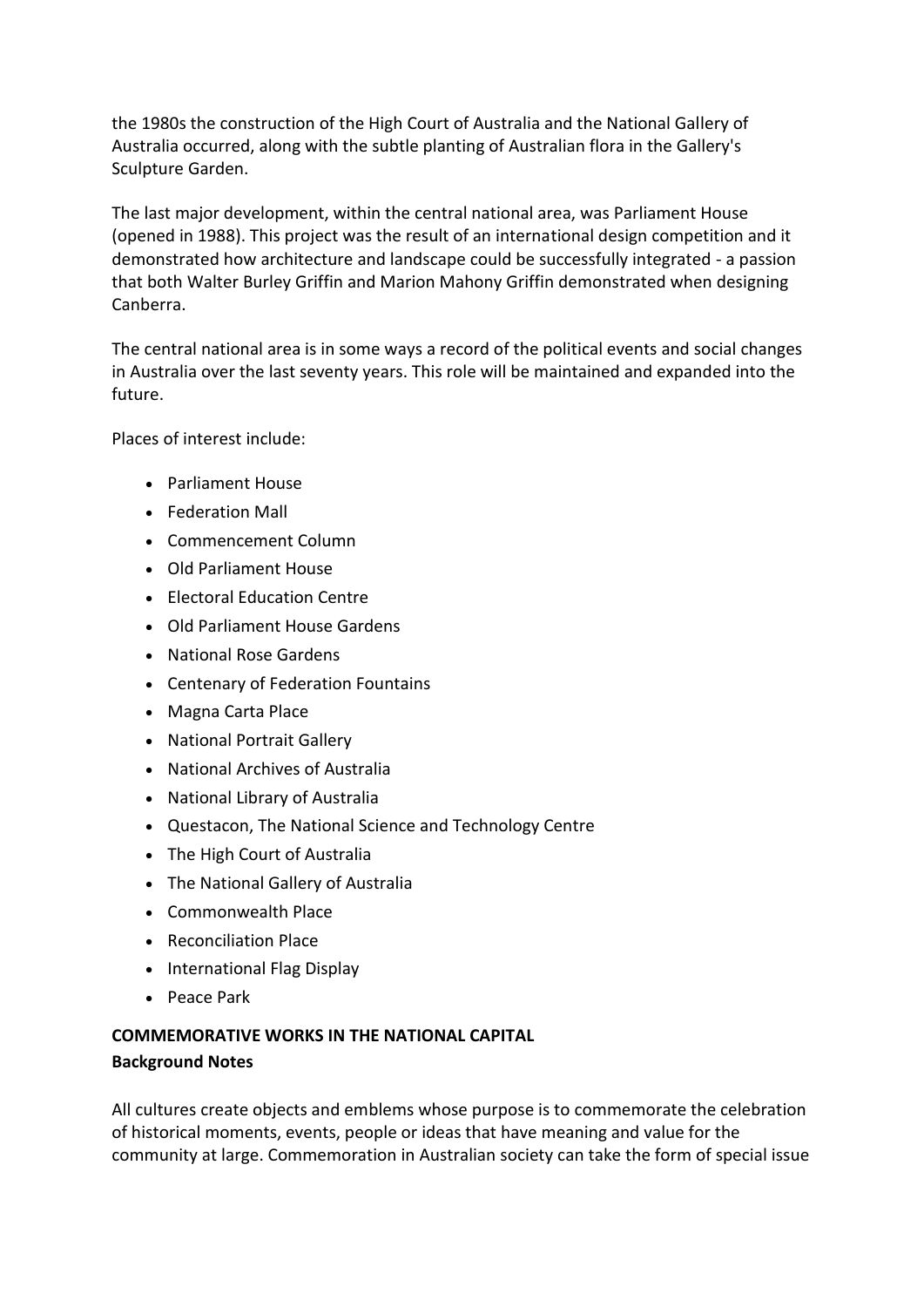stamps and coins, the naming of holidays and festivals, the dedication of streets, gardens, parks and buildings and the construction of memorials.

Commemorative works such as memorials are a physical expression of unity and beliefs within the community. As permanent objects, their strength resides in the fact that they will remain a lasting physical feature to be acknowledged by future generations. Such works, when located within a country's capital city, have a special 'national significance'. Canberra's memorials inform current and future generations of the values held by the Australian community at particular points in time.

*…a national capital is more than a city. As the Seat of Government it requires a symbolic presence to promote a sense of national identity. It is not too outlandish to regard the capital as a symbol of the ideals, dreams, aspirations, achievements, culture and history of the nation.*

Looking to the Future: Australia's National Capital, Central National Area Design Study (1994)

The *National Memorials Ordinance 1928* provides for the location and character of national memorials in the Australian Capital Territory. The Ordinance applies only to land that is currently being used by the Commonwealth. As part of the Ordinance, a Canberra National Memorials Committee has been created and consists of: the Prime Minister as Chair of the Committee, the Minister for Local Government, Territories and Roads, the Leader of the Government in the Senate, the Leader of the Opposition in the Senate, the Leader of the Opposition in the House of Representatives, the Chief Executive of the National Capital Authority and two other members appointed by the Governor-General from amongst residents in the Australian Capital Territory. The Minister for Local Government, Territories and Roads considers all matters referred to him or her regarding the location or character of national memorials in the National Capital and seeks the support of the Committee. The Committee may approve the proposal, recommend alterations, reject the proposal or return it for further consideration.

The National Capital Authority has produced a set of guidelines for commemorative works in the National Capital. These guidelines provide clear instruction on the assessment criteria (and possible locations) for commemorative works on Commonwealth land. An individual, group or organisation may use these guidelines and put forward a proposal for a memorial or commemorative work.

Core values expressed within the guidelines include:

- egalitarianism
- civility
- humour
- democratic principles
- civic awareness
- mateship
- diversity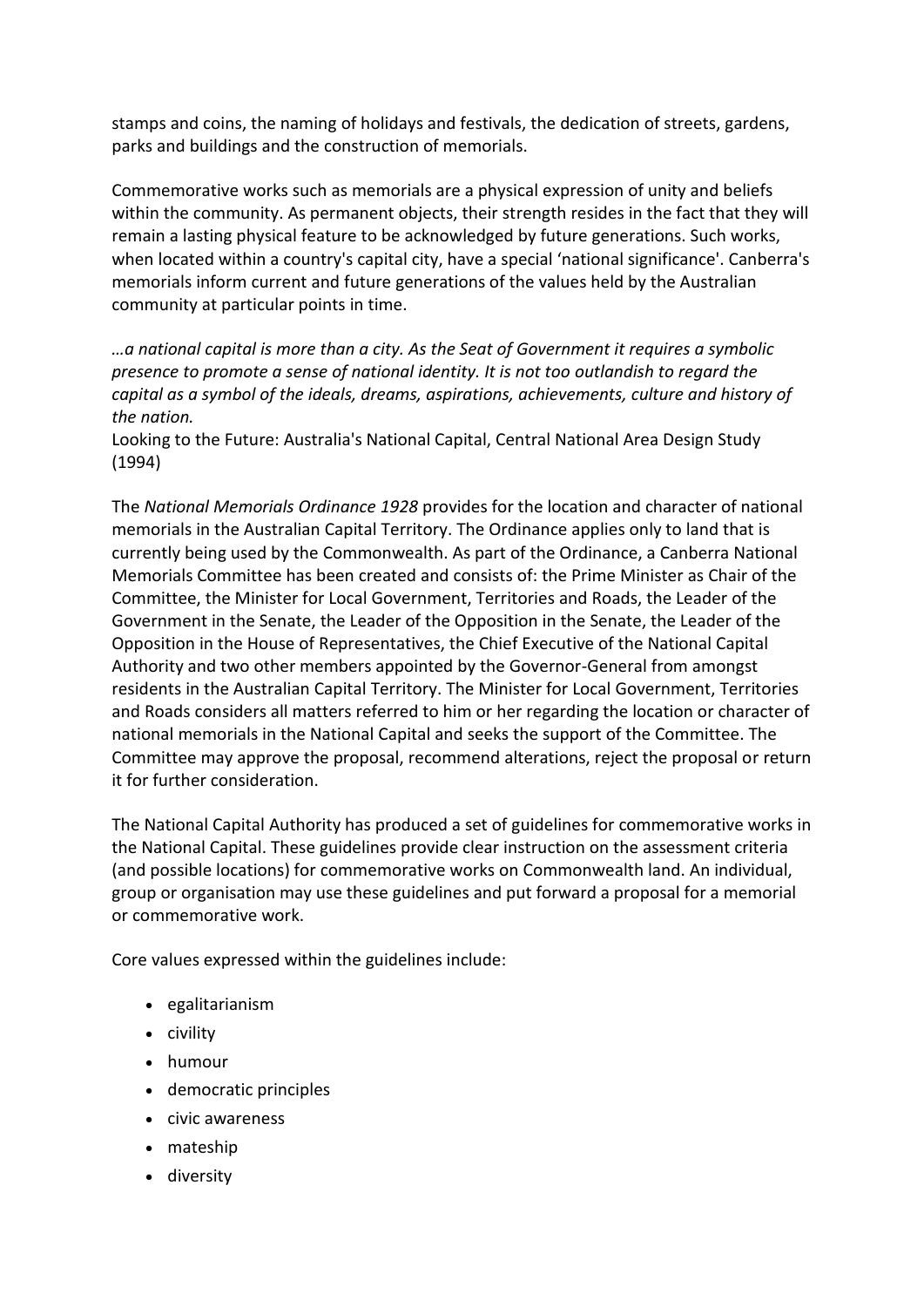- freedom
- social justice for all
- openness
- social responsibility
- concern for the environment
- **·** irreverence
- fairness

# **King George V Memorial Location - King George Terrace, opposite Old Parliament House**

The King George V Memorial commemorates the English monarch reigning at the time of the opening of Old Parliament House in 1927. He died in 1936, and the Federal Cabinet immediately began to consider an appropriate memorial dedicated to him to be prominently located in the National Capital. It was decided that the memorial should take the form of a symbolic bronze statue to be located on the vacant square immediately in front of (Old) Parliament House. The statue was to symbolise:

- the association of the late King with the birth and first 25 years of Federation;
- continued unity of a Commonwealth of Nations within the British Empire; and
- the main events of Australia's national life, including Federation, the opening of Australia's Federal Parliament, World War I and Edmund Barton as Australia's first Prime Minister.

The memorial was designed by G. Rayner Hoff in 1937. After Hoff's death in the same year, his assistant, John E. Moorfield, completed the memorial in accordance with Hoff's design.

Originally, the King George V memorial was sited directly in front of Old Parliament House but it was relocated to one side in 1968 because it disrupted the view from the steps of Old Parliament House - part of Griffin's premier Land Axis - towards the Australian War Memorial.

The memorial displays ten medallions around its base, to commemorate Australia's national life. These include medallions recognising the 1891 National Australasian Convention, Australian Federation and Australia's first Prime Minister, Edmund Barton. There are also medallions commemorating the role of each service of the armed forces that served in World War I.

It is worth noting the devoted work of the Australian Service Nurses, who had an active part in the 1914-18 campaigns, is recognised.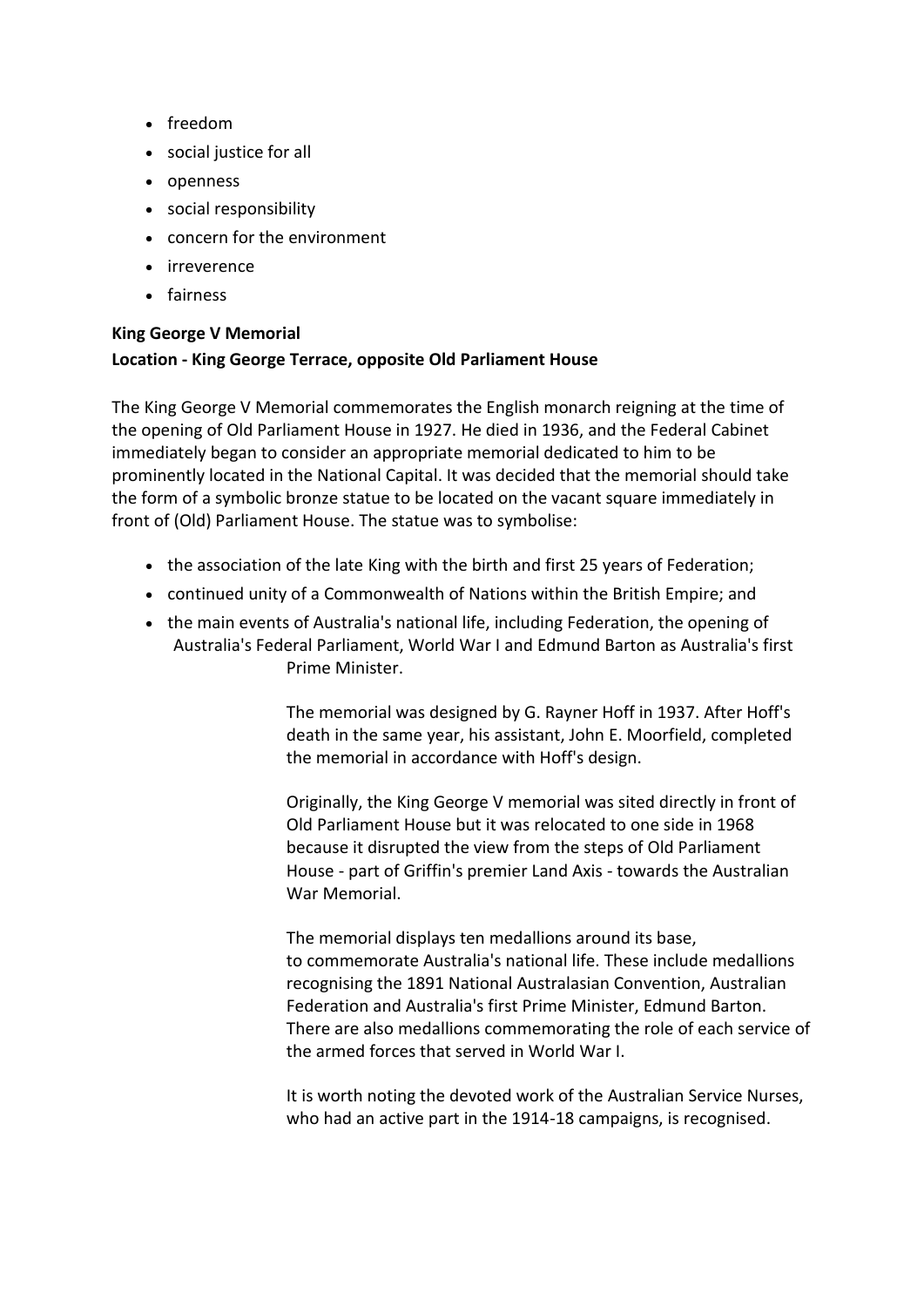In the Hoff memorial, the overwhelming size of the statues of St George and King George V dominate visually. The Australian elements of the memorial almost appear as an afterthought. Why do you think this is the case? Is this because of the time period in which the memorial was conceived and, ultimately, built? What does this memorial tell you about the Australia of that time? Do you think Australia is a different place today? Why?

Australia in the 1930s was an active supporter of the British Empire, despite the decline of the English colonial endeavour in the first decades of the twentieth century. Australia suffered enormous loss of life as the result of its involvement in World War I, yet these losses did not exert any noticeable impact on Australian ties with Great Britain. Are these ties as important to Australia in the first years of the twenty-first century? If not, why not?

## **New Zealand Memorial Location - Anzac Parade**

The New Zealand Memorial commemorates the long and close relationship between New Zealand and Australia.

> A competition was held in 1996 for the design of the memorial, open to both Australian and New Zealand designers. The competition specified that the theme for the intended memorial should have a clear New Zealand identity and should express the Anzac relationship in all its diversity and richness. Sited at the gateway to Anzac Parade, the memorial was intended to link with other memorials on the parade and commemorate the bonds forged in war. As it looks out to the Federal Parliament, it was also intended to express the wider political and social relationships.

The winning design is the work of Kingsley Baird and Studio of Pacific Architecture, both from New Zealand. The major element of the design is two eleven-metre high bronze handles derived from a Maori basket (kete). One handle represents New Zealand, the other represents Australia. The central metaphor is expressed in the Maori proverb inscribed on the pavement of the memorial - 'Mau tena kiwai o te kete, maku tenei / Each of us at a handle of the basket'. It is a metaphor for sharing the load and mutual experiences, both in peace and in war.

At the memorial, soil from Gallipoli has been buried under stones from each country. On the Australian side, it comes from Lone Pine and is contained within a jarrah box. On the New Zealand side, the soil comes from Chunuk Bair and sits in a rimu box.

# **Speakers Square - Canada's Gift to Australia Location - Commonwealth Place**

Canada and Australia have a tradition of exchanging gifts to mark significant events in each country's history. In 1967, to mark Canada's Centennial, the Australian Government presented the Government of Canada with two magnificent oil paintings by the eminent Australian artist Sir William Dobell. In 2001, in honour of the Australian Centenary of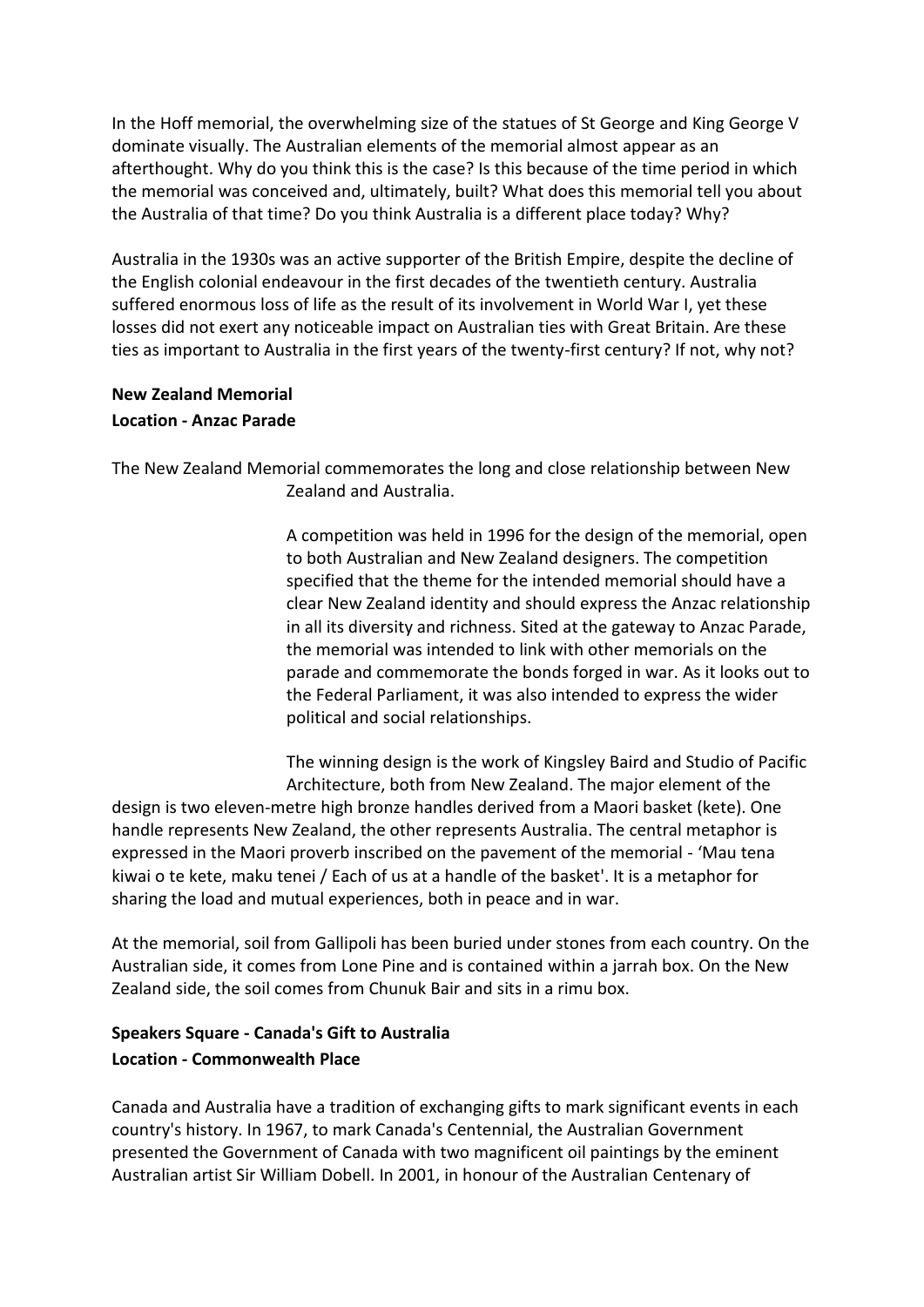Federation, the Canadian Government reciprocated by presenting the Australian Government with a ten-metre square stone pavement, designed by Canadian artist John McEwen. Speakers Square is a part of Commonwealth Place, located in close proximity to a number of cultural and political institutions. It provides a stage, or focal space for events, celebrations and ceremonies.

> John McEwen's design for the Centenary of Australian Federation gift from Canada represents the shared experiences of peoples of all nations, living together as one under the heavens. The Canadian and Australian elements are represented by the northern and southern hemispheres, joined together by curved bands representing the bonds of friendship amongst peoples, and the common values that unite them. The bands are also symbolic of the warm relations that have developed between Australia and Canada over the last one

hundred years.

# **National Emergency Services Memorial Location - Kings Park**

Following the tragic loss of lives in the Victorian bushfires in late 1998, the Commonwealth Government committed one million dollars to the design and construction of the National Emergency Services Memorial. Melbourne landscape architects, Aspect Melbourne Pty Ltd, won the national design competition for the memorial in March 2003.

On 12 July 2004, Prime Minister John Howard dedicated the National Emergency Services Memorial in honour of the thousands of men and women who serve and have served in Australia's emergency management and services organisations.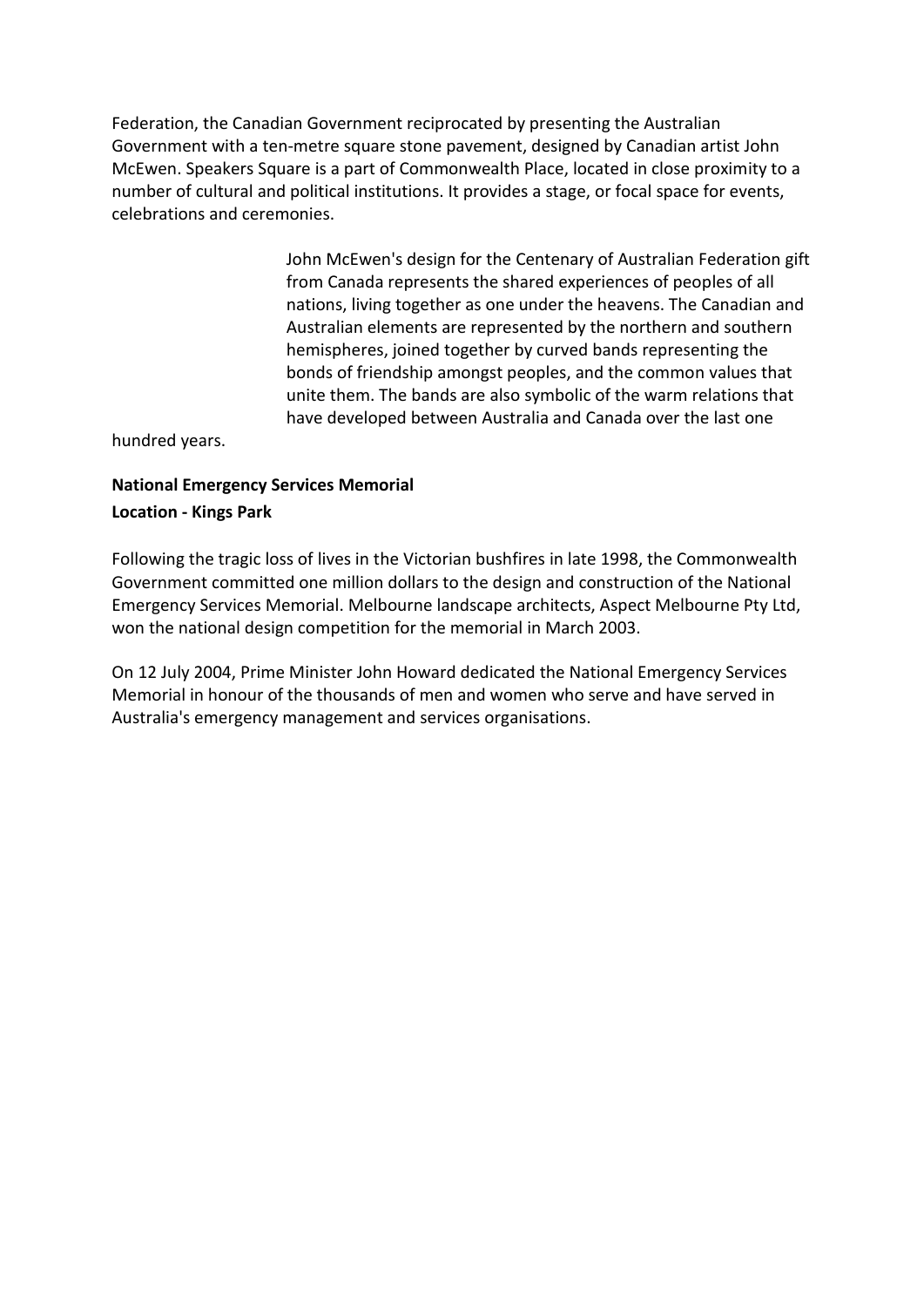The National Emergency Services Memorial is the first of many proposed civilian memorials to be located in Kings Park on the shores of Lake Burley Griffin. The memorial appears like a blanket or stretched tarpaulin, giving the viewer a sense of safety and security. A feature of the memorial wall is a three-dimensional concrete frieze which gathers a collection of images reflecting the diversity of emergency services personnel at work and records some of their experiences.

The eastern face of the memorial wall is highly polished, revealing words that represent the values and professionalism of the emergency services personnel. The National Emergency Services Memorial is a place of celebration, as well as reflection and contemplation. It provides a national focus for organised special events and services for all people involved, and the emergencies to which they have responded. The memorial is designed to encourage moments of reflection, engaging the visitor by providing an endless range of interpretation.

Located in Kings Park by the shore of Lake Burley Griffin, the National Emergency Services Memorial is well worth a visit and can be accessed by path from the Rond Terraces car park and the cycle path along Lake Burley Griffin. It can be seen from across Lake Burley Griffin by day and night, and can be best viewed when the sun casts shadows across the memorial, or at night when it is highlighted by a sympathetic lighting scheme.

## **Other sites which have cultural heritage significance include:**

- The vista from Parliament House to the Australian War Memorial, including Commonwealth Place, Anzac Parade and Reconciliation Place
- Blundells Cottage
- Old Parliament House Gardens, including Centenary of Women's Suffrage Commemorative Fountain
- Magna Carta Place and surrounding historic trees
- Commencement Column, Federation Mall
- Peace Park
- National Rose Gardens

*Magna Carta Place Old Parliament House Gardens*